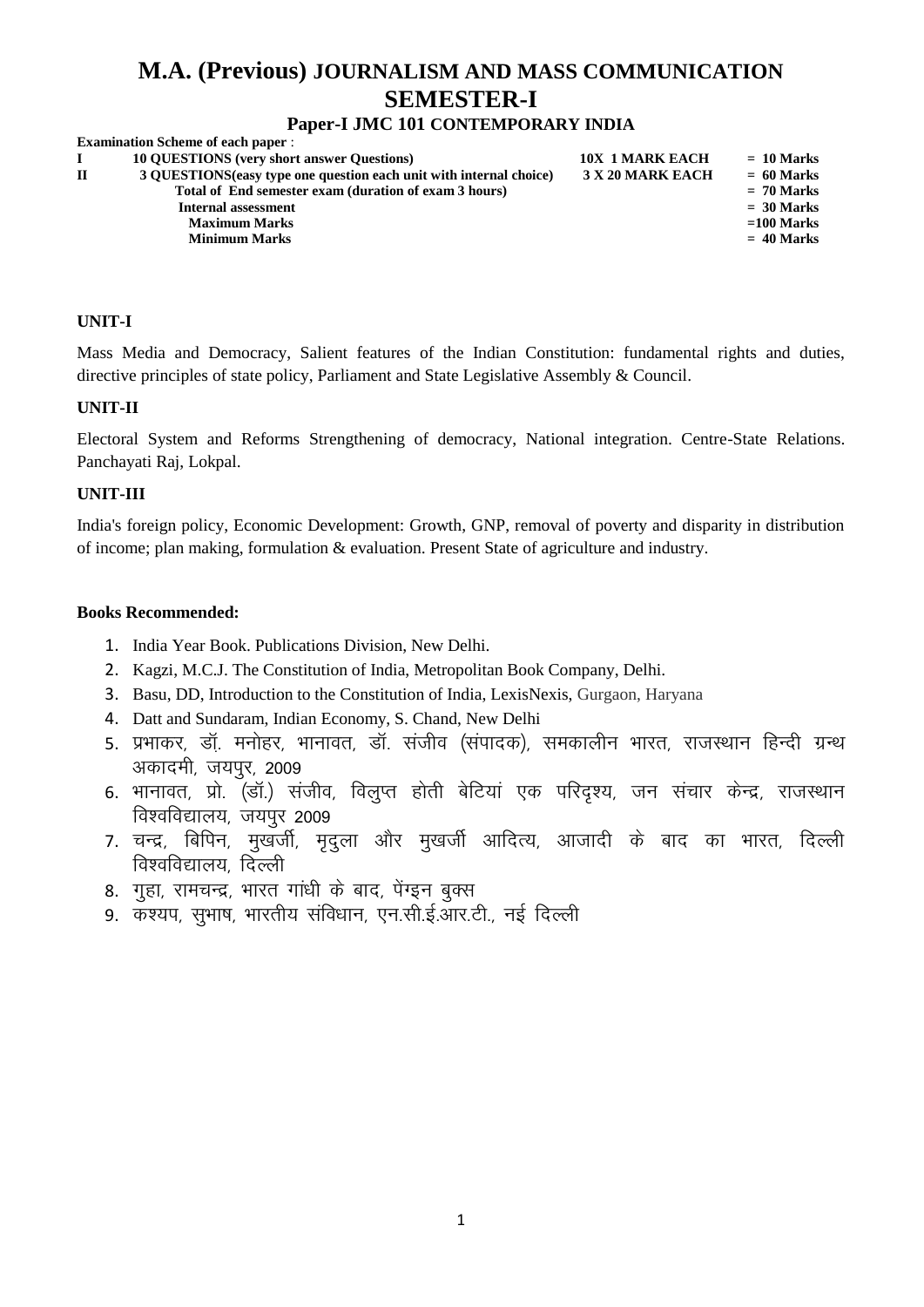# **M.A. (Previous) JOURNALISM AND MASS COMMUNICATION SEMESTER-I**

# **Paper-II JMC 102: GROWTH OF MEDIA**

| <b>Examination Scheme of each paper:</b>                            |                        |              |
|---------------------------------------------------------------------|------------------------|--------------|
| <b>10 OUESTIONS</b> (very short answer Ouestions)                   | <b>10X 1 MARK EACH</b> | $= 10$ Marks |
| 3 QUESTIONS (easy type one question each unit with internal choice) | 3 X 20 MARK EACH       | $= 60$ Marks |
| Total of End semester exam (duration of exam 3 hours)               |                        | $= 70$ Marks |
| Internal assessment                                                 |                        | $= 30$ Marks |
| <b>Maximum Marks</b>                                                |                        | $=100$ Marks |
| <b>Minimum Marks</b>                                                |                        | $= 40$ Marks |
|                                                                     |                        |              |

#### **UNIT-I**

Concept of Journalism-nature, scope, function and types (such as advocacy, campaign, investigative and citizen journalism).

Origin and development of the press and news agencies in India. The press and freedom movement, Press : problems and prospects. New trends in journalism after independence. Rise and growth of journalism in Rajasthan.

#### **UNIT-II**

A historical perspective of Radio in India. FM and community Radio-state and private initiatives. Public Service broadcasting & Commercial Broadcasting.

A historical perspective of television in India. An appraisal of Cable & DTH network and major News Channels in India.

#### **UNIT-III**

Traditional Media: Folk Dances, Folk Theatre, Folk Music, Puppetry. Ways and means to keep them alive in the face of popularity of the electronic media.

Advent and development of Hindi cinema - Indian cinema after Independence; Documentaries, Issues and problems of Indian cinema. History of Internet.

- 1. Parmar, Shyam, Traditional Folk Media in India. Geka Books, New Delhi.
- 2. Raghavan, G.N.S., The Press in India: A New History. Gyan Books Pvt. Ltd., New Delhi.
- 3. Natarajan, J., History of Indian Journalism, Publications Division, New Delhi.
- 4. Parthasarathy, Rangaswami, Journalism in India. Sterling Publishers, New Delhi
- 5. Kumar, Keval J., Mass Communication in India. Jaico, Mumbai.
- 6. Kazmi, Nikhat, The Dream Merchants of Bollywood. UBS Publishers, New Delhi.
- 7. Reuben, Bunny, Follywood Flashback. Indus: An imprint of Harper Collins Publishers India Pvt. Ltd., Delhi.
- 8. Rangoonwala, Firoz., A Pictorial History of Indian Cinema. Hymlyn, London.
- 9. Ramchandran, T.M. (Ed.), 70 Years of Indian Cinema (1913-1983), Cinema India-International,Bombay.
- 10. Gokulsing, K. Moti and Dissanayake, Wimal, Indian Popular Cinema (A Narrative of Cultural Change), Orient Longman Limited, New Delhi.
- 11. Chabria, Suresh (Ed.), Light of Asia (Indian Silent Cinema-1912-1934), Wiley Eastern Ltd., New Delhi.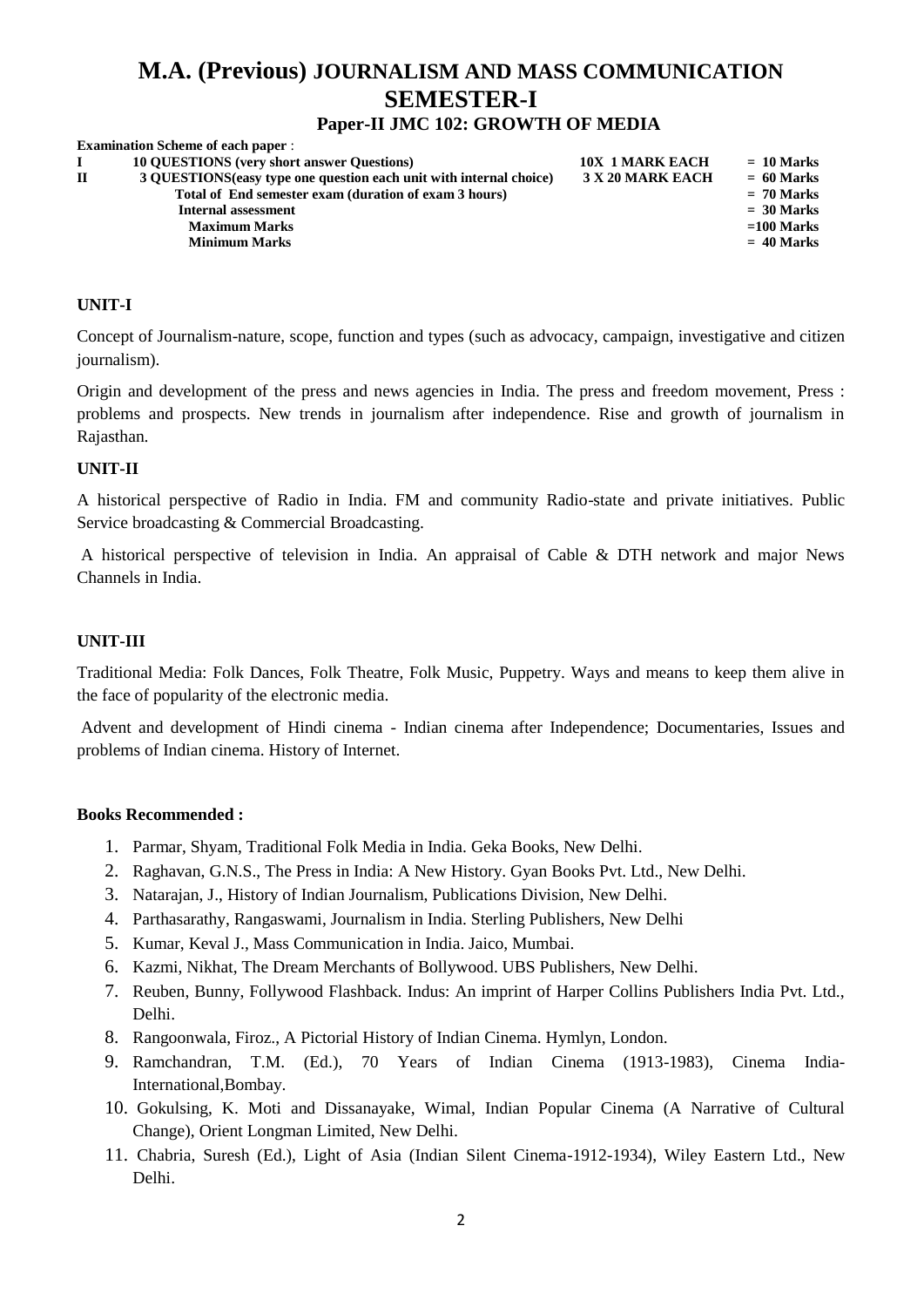- 12. Valicha, Dr. Kishore, The Moving Image-A Study of Indian Cinema, Orient Longman Ltd., Bombay.
- 13. Bose, Mihir, Bollywood: A History, Roli Books Pvt. Ltd., New Delhi.
- 14. Anantharaman, Ganesh, Bollywood Melodies : A History of he Hindi Film Song, Penguine Books India, New Delhi.
- 15. Garga, B.D., So Many Cinemas The Motion Picture in India, Varaity Book Depot, New Delhi.
- 16. Murti, DVR, Gandhi and Journalism, Kanishka Publishers & Distributors, Delhi, 2013
- 17. मिश्र, डॉ.कृष्ण बिहारी ,हिन्दी पत्रकारिता लोक भारती प्रकाशन ,इलाहाबाद
- 18. वैदिक, डॉ. वेदप्रताप (सपा.), हिन्दी पत्रकारिता विविध आयाम, हिन्दी बुक सेन्टर,नई दिल्ली।
- 19. श्रीधर, विजयदत्त, समग्र भारतीय पत्रकारिता (1780–1900) लाभचन्द प्रकाशन ,इन्दौर।
- 20. भानावत, डॉ. संजीव (संपादक), भारत में संचार माध्यम, राजस्थान हिन्दी ग्रन्थ अकादमी, जयपुर
- 21. भानावत, डॉ. संजीव (संपादक), पत्रकारिता का इतिहास एवं जन संचार माध्यम, यूनिवर्सीटी पब्लिकेशन, जयपुर
- 22. शर्मा, डॉ. वी.एन., सवाक भारतीय हिन्दी फिल्म्सः उद्भव विकास, राज पब्लिशिंग हाउस,दिल्ली।
- 23. मधुकर, लेले, भारत में जनसंचार और प्रसारण मीडिया, राधाकृष्ण प्रकाशन, नई दिल्ली, 2011
- 24. भानावत, डॉ. संजीव (संपादक), इलेक्ट्रोनिक मीडिया, राजस्थान हिन्दी ग्रन्थ अकादमी, जयपुर, 2009
- 25. माथुर, श्याम, सिने पत्रकारिता, राजस्थान हिंदी ग्रन्थ अकादमी, जयपुर, 2009
- 26. माथुर, श्याम, सिनेमा का सफर, राजस्थान हिंदी ग्रन्थ अकादमी, जयपुर, 2013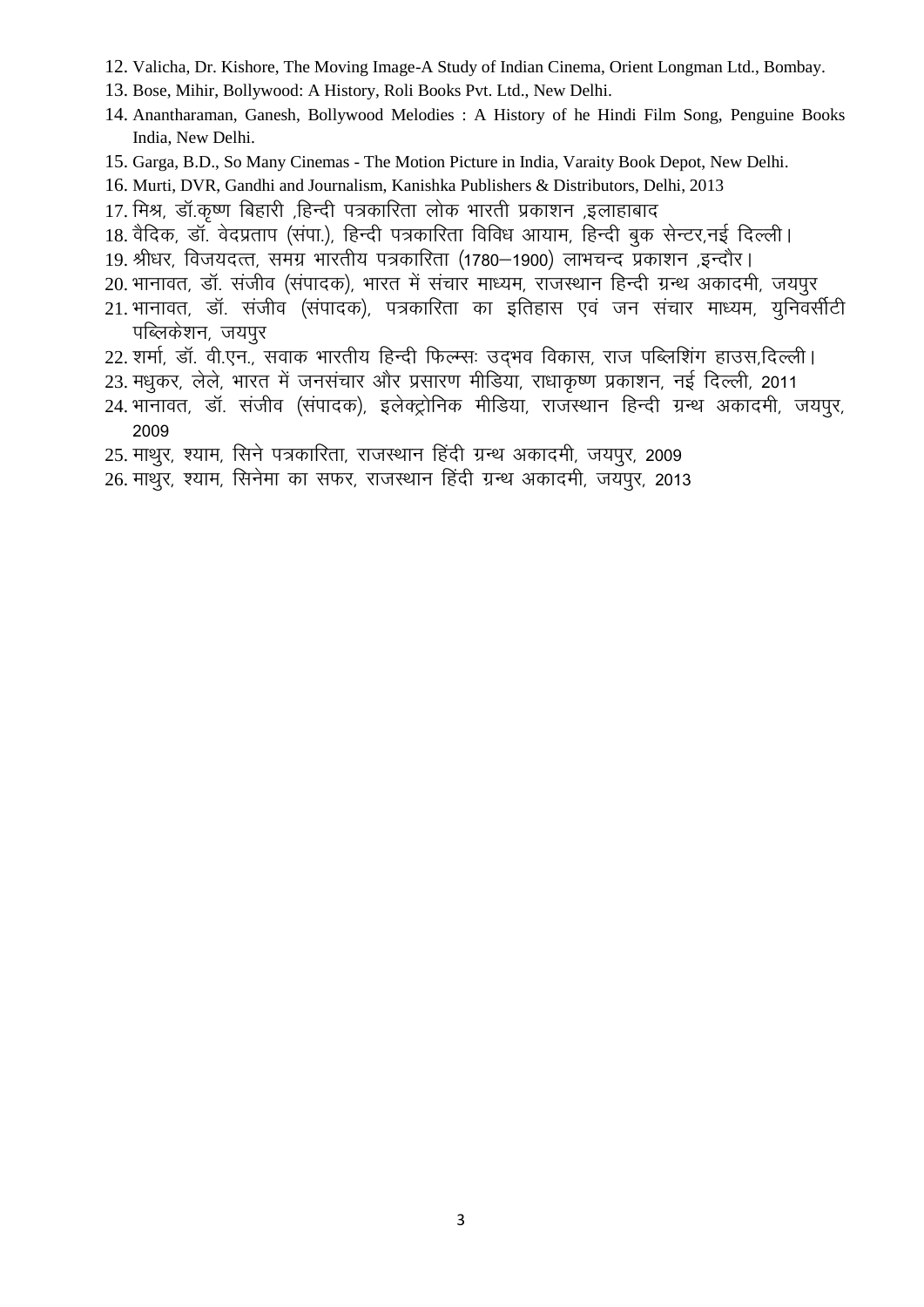# **M.A. (Previous) JOURNALISM AND MASS COMMUNICATION SEMESTER-I**

# **Paper-III JMC 103-NEWS REPORTING AND FEATURE WRITING**

|   | <b>Examination Scheme of each paper:</b>                            |                        |              |
|---|---------------------------------------------------------------------|------------------------|--------------|
|   | <b>10 OUESTIONS</b> (very short answer Questions)                   | <b>10X 1 MARK EACH</b> | $= 10$ Marks |
| П | 3 QUESTIONS (easy type one question each unit with internal choice) | 3 X 20 MARK EACH       | $= 60$ Marks |
|   | Total of End semester exam (duration of exam 3 hours)               |                        | $= 70$ Marks |
|   | <b>Internal assessment</b>                                          |                        | $= 30$ Marks |
|   | <b>Maximum Marks</b>                                                |                        | $=100$ Marks |
|   | <b>Minimum Marks</b>                                                |                        | $= 40$ Marks |
|   |                                                                     |                        |              |

#### **UNIT I**

Definitions of News , news values, sources of news, news gathering; categories of reporters, special Correspondent the reporter and his beat, reporter's qualities and responsibilities. Reporting for a news agency and reporting for a daily newspaper;

Essentials of news writing, news story structure, the inverted pyramid; importance and various kinds of leads.

#### **UNIT- II**

Niche Reporting –Agriculture, Business, Crime, Lifestyle, Celebrity, Defence, Peace and Conflict, Capital Markets, Environment, Education, Science and Technology, Court, Legislature. Sports, Health and Nutrition, Conventions & Seminars; Political Events, Elections, Writign Obituaries.

New Portals , Blogs. Definition and characteristics of Online Media- New media-as a tool for social change, interactivity and new media, Internet and impact on mass media, web newspapers, radio, and television.

# **UNIT-III**

Writing features- Meaning and concept of features. ; Types of features, ingredients of feature writing Writing for Various Target Audiences. ; Different types of writings : Travelogues, biography, Memoirs, film review

- 1. Kamath, M.V., Professional Journalism. Vikas Publishing House, New Delhi.
- 2. Kamath, M.V., The Journalist's Handbook. Vikas Publishing House, New Delhi.
- 3. Sahay, Uday, Making News : Handbook of the Media in Contemporary India m Oxford University, Press New Delhi.
- 4. A Manual for News Agency Reporters, Indian Institute of Mass Communication, New Delhi,
- 5. Agrawal , Veerbala, Gupta, V.S., Handbook of Journalism and Mass Communication, Concept Publishing Co., New Delhi.
- 6. Mehta, D.S.Mass Communication & Journalism in India. Allied Publications Pvt. Ltd., Bombay.
- 7. Ray, Tapas, Online Journalism : A Basic Text, Combridge University Press India Pvt Ltd.
- 8. Joshi, Prof V K , Online Jounralism, Enkay Publishing House
- 9. Ward Mike, Journalism Online , Elsevier India
- 10. Shrivastava K.M., Social Media in Business and Governance, Sterling Publishers, New Delhi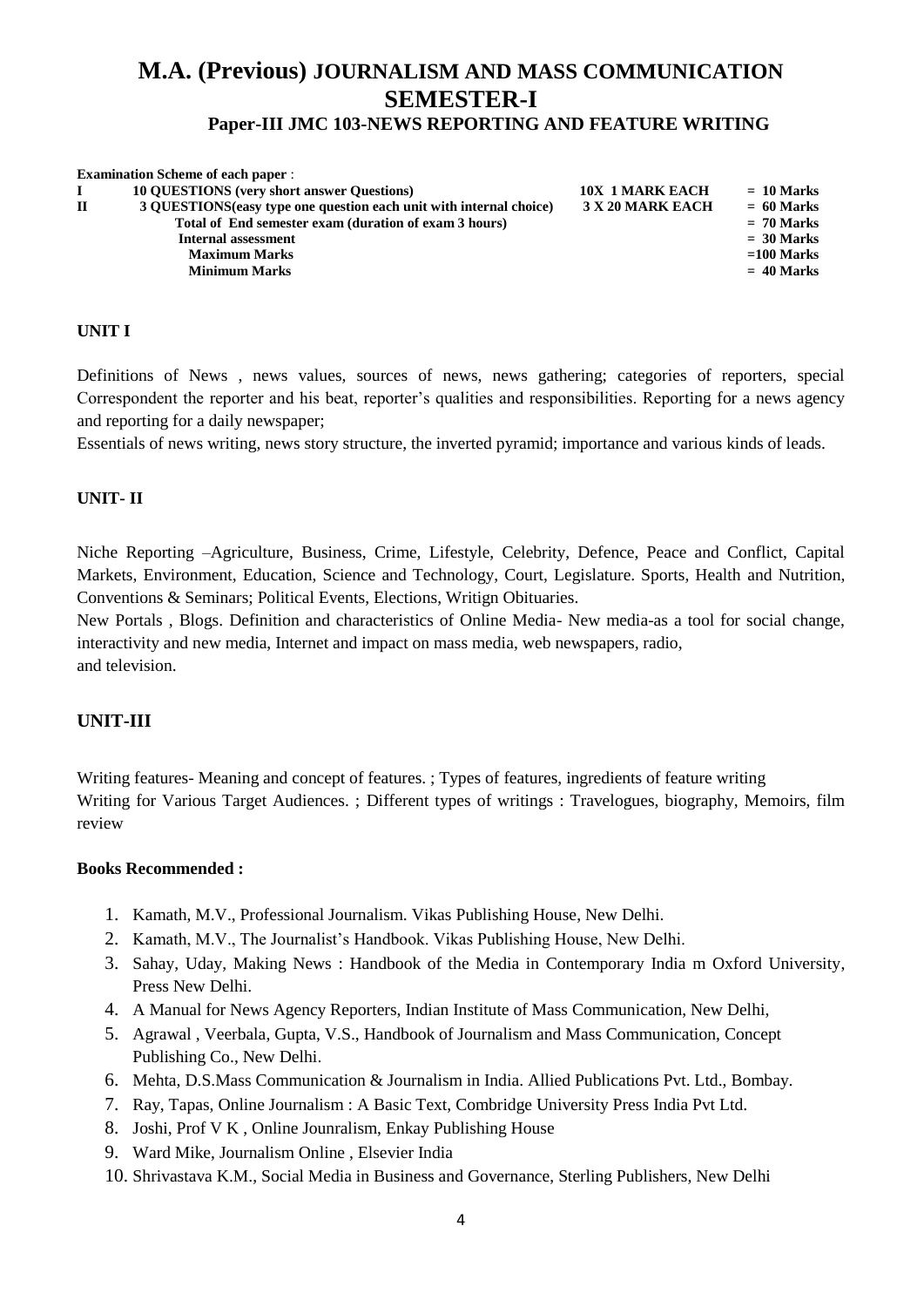- 11. Ganesh, T.K., Essentials of Mass Media Writing, Authorspress, Delhi
- 12. Gupta, Om, Basic Aspects of Media Writing, Kanishka Publishers, Distributors, New Delhi
- 13. Raman, Usha, Writing for the Media, Oxford University Press, New Del
- 14. भानावत, डॉ. संजीव (संपादक), समाचार एवं फीचर लेखन राजस्थान हिन्दी ग्रन्थ अकादमी, जयपूर, 2009
- 15. माथुर, श्याम, वेब पत्रकारिता, राजस्थान हिन्दी ग्रन्थ अकादमी, जयपुर, 2010
- 16. राजेन्द्र, संवाद और संवाददाता, हरियाणा हिन्दी ग्रन्थ अकादमी, चण्डीगढ़।
- 17. कोठारी, गुलाब, फोटो पत्रकारिता, पंचशील प्रकाशन, जयपुर।
- 18. चतुर्वेदी, प्रेमनाथ, फीचर लेखन, प्रकाशन विभाग, दिल्ली ।
- 19. रैणा, गौरीशंकर, संचार माध्यम लेखन, वाणी प्रकाशन, नयी दिल्ली
- 20. शर्मा, मीना, हिन्दी भाषा, मीडिया और सर्जनात्मक लेखन, तरुण प्रकाशन, गाजियाबाद
- 21. प्रभाकर, डॉ. मनोहर, पत्रकारी लेखन के आयाम, पंचशील प्रकाशन, जयपुर
- 22. बाला, सुरिमता, जन माध्यमों की लेखन विधाएं, कनिष्क पब्लिशर्स, डिस्ट्रीब्यूटर्स, नई दिल्ली
- 23. त्रिपाठी, डॉ. रमेश चन्द्र और अग्रवाल, डॉ. पवन, मीडिया लेखन, भारत प्रकाशन, लखनऊ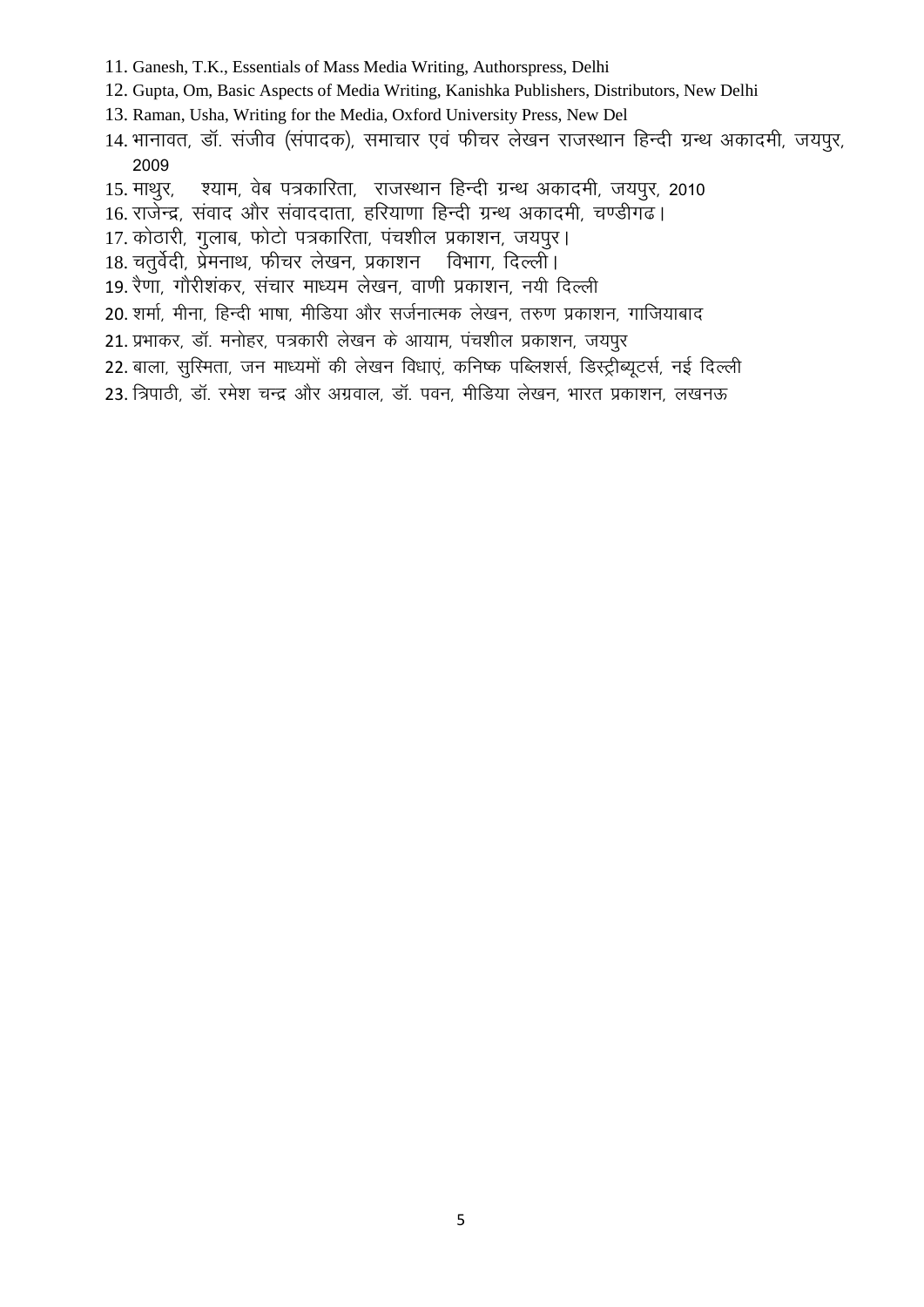# **M.A. (Previous) JOURNALISM AND MASS COMMUNICATION SEMESTER-I Paper-IV JMC104: EDITING, LAYOUT AND PHOTO JOURNALISM**

|             | <b>Examination Scheme of each paper:</b>                            |                        |              |
|-------------|---------------------------------------------------------------------|------------------------|--------------|
|             | <b>10 OUESTIONS</b> (very short answer Questions)                   | <b>10X 1 MARK EACH</b> | $= 10$ Marks |
| $\mathbf H$ | 3 OUESTIONS (easy type one question each unit with internal choice) | 3 X 20 MARK EACH       | $= 60$ Marks |
|             | Total of End semester exam (duration of exam 3 hours)               |                        | $= 70$ Marks |
|             | Internal assessment                                                 |                        | $= 30$ Marks |
|             | <b>Maximum Marks</b>                                                |                        | $=100$ Marks |
|             | <b>Minimum Marks</b>                                                |                        | $= 40$ Marks |
|             |                                                                     |                        |              |

# **UNIT I**

Organization, structure and operation of the newsroom of a daily newspaper and news agency,Need for editing, tools of online editing; qualities and responsibilities of sub-editor, chief sub-editor,news editor and editor.

# **UNIT II**

II. Heading: various types and art of writing Text- breakers and their use for dressing copy writing.

Concept of reader's editor and Ombudsmen.

Editorial page and opinion writing.

Design: Principles and functions of newspapers design, factors that influence design; mechanics of page make – up.

# **UNIT III**

Photo Journalism, Pictures: Selection and editing, Writing Photo Captions, Photo Features and Photo Essay; Qualities essential for photo journalism; Internet Photo Journalism; Characteristics of Photojournalism.

- 1. George, T.J.S. Editing, A Handbook for Journalists. IIMC, New Delhi
- 2. Hides, Michael., The Sub-editor's Companion. Press Institute of India, New Delhi.
- 3. Evans, Harold., Editing and Design (5 Volumes). William Heinamann, London.
- 4. The Active Newsroom (IPI Manual). International Press Institute, Zurich.
- 5. Moen, Daryl R., Newspaper Layout and Design. Iowa State University Press, Ames, Iowa.
- 6. Gibson, Martin L., Editing in the Electronic Era. Prentice-Hall of India Pvt. Ltd., New Delhi.
- 7. Sutton, Albert A., Design and Make-up of the Newspaper. Prentice-Hall Inc., New York.
- 8. Maghdam, Dineh., Computers in Newspaper Publishing. Marcel-Dekker Inc., New York
- 9. Collin, D.H., Dictionary of Printing & Publishing. Peter Collin Publishing Ltd., Middlesex.
- 10. Worlock, Peter., The Desk Top Publishing Book. Heinemann, London.
- 11. Shrivastava, K.M., News Reporting & Editing, Sterling Publishers Pvt. Ltd., New Delhi.
- 12. Parthasarathy, Rangaswami, Basic Journalism, MacMillan India Ltd., New Delhi.
- 13. Krishnamoorti, R., Copy Preparation & Proof-reading. Northern Book Centre, New Delhi.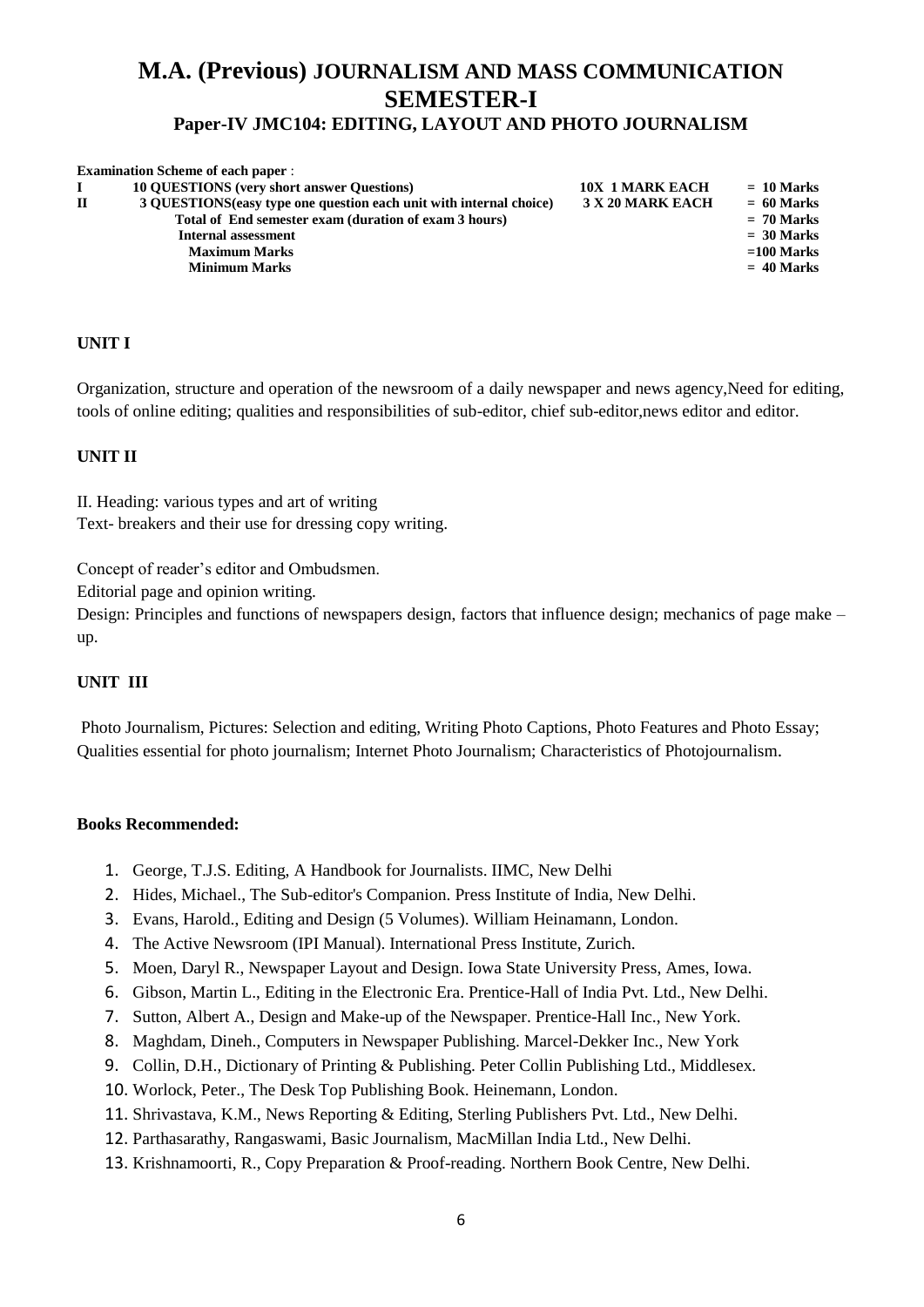- 14. Carltna, Reuel Golden, Master of Photography,
- 15. Upton, John and Stone, Jim, Photography by Barbara Londen, (Prentice Hall)
- 16. Aiyer, Balakrishna, Digital Photojournalism
- 17. Chandra, PK, Visual Communication and Photojournalism, Swasti Publishers, New Delhi,
- 18. Langton, Loup, Photojournalism and Today's News: Creating Visual reality.
- 19. भानावत, डॉ. संजीव (संपादक), सम्पादन एवं मुद्रण तकनीक, राजस्थान हिन्दी ग्रंथ अकादमी, जयपुर, 2009
- 20. लिडबडे, मुद्रण सामग्री प्रौद्योगिकी,मध्यप्रदेश हिन्दी ग्रन्थ अकादमी,भोपाल।
- 21. नारायणन,के.पी.सम्पादन कला,मध्यप्रदेश हिन्दी ग्रन्थ अकादमी,भोपाल ।
- 22. शर्मा, देवदत्त, शर्मा, विनोद कुमार,मुद्रण एवं सज्जा,राजस्थान हिन्दी ग्रंथ अकादमी, जयपुर।
- 23. ओझा ,प्रफुल्लचन्द्र, मुद्रण परिचय, बिहार हिन्दी ग्रन्थ अकादमी,पटना।
- 24. यादव, नरेन्द्र सिंह, फोटोग्राफी तकनीक एवं प्रयोग,राजस्थान हिन्दी ग्रन्थ अकादमी,जयपुर।
- 25. कोठारी, गुलाब, फोटो पत्रकारिता, पंचशील प्रकाशन ,जयपुर।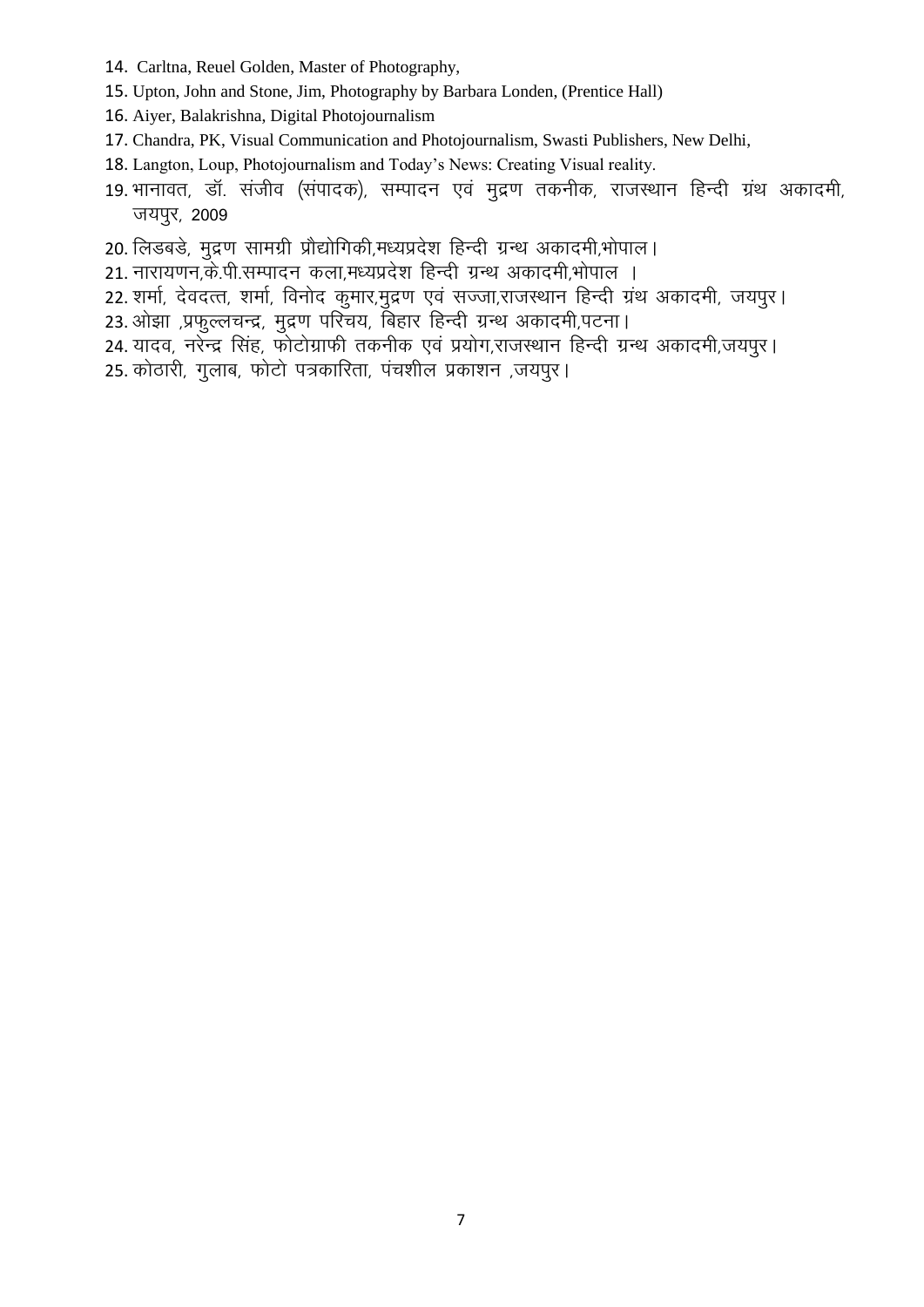# **M.A. (Previous) JOURNALISM AND MASS COMMUNICATION SEMESTER-II Paper-I JMC 201 – THEORIES OF COMMUNICATION**

| <b>Examination Scheme of each paper:</b>                            |                        |              |
|---------------------------------------------------------------------|------------------------|--------------|
| <b>10 OUESTIONS</b> (very short answer Questions)                   | <b>10X 1 MARK EACH</b> | $= 10$ Marks |
| 3 QUESTIONS (easy type one question each unit with internal choice) | 3 X 20 MARK EACH       | $= 60$ Marks |
| Total of End semester exam (duration of exam 3 hours)               |                        | $= 70$ Marks |
| <b>Internal assessment</b>                                          |                        | $= 30$ Marks |
| <b>Maximum Marks</b>                                                |                        | $=100$ Marks |
| <b>Minimum Marks</b>                                                |                        | $= 40$ Marks |
|                                                                     |                        |              |

# **UNIT I**

Communication: Definitions, meaning and scope, elements and process, functions. Types of communication: Verbal and Non-verbal; Intrapersonal, Interpersonal, Group and Mass Communication, Public Opinion and Propaganda.

# **UNIT II**

Communication models of Harold Lasswell, Charles Osgood, Wilbur Schramm, George Gerbner, Newcomb, Westley & MacLean.

Psychological Theories : Concepts of Selective Exposure, Selectivpe Perception and Selective Retention.

Sociological Theories : Cultivation, Agenda-Setting, Uses and Gratification, Spiral of Silence,

Media System Dependency.

Normative Media Theories: Authoritarian, Libertarian, Communist, Social Responsibility. Marshall MacLuhan's approach.

# **UNIT III**

Theories: Bullet, Balance : Congruity and Cognitive Dissonance. Personal Influence Theories : Two-step Flow and Multi-step Flow. Social Scientific Theories: Mass Society, Marxist and Structural-Functional.

- 1. Ma Quail, Denis., Mass Communication Theory: An Introduction. Sage, London.
- 2. DeFleur, M.L. and S. Ball-Rokeach., Theories of Communication. Longman, New York.
- 3. McQuail, Denis and Windhl. Communication Models for the Study of Mass Communication. Longman, London.
- 4. Werner, Severin J. and Tankard W. James., Communication Theories. Origin, Methods, Uses. Longman, London.
- 5. सिंह, डॉ. श्रीकान्त संप्रेषण : प्रतिरूप एवं सिद्वान्त, भारती पब्लिशर्स एण्ड डिस्ट्रीब्यूटर्स, फैलाबाद।
- 6. सिंह ओम प्रकाश संचार के मल सिद्वान्त क्लासिकल पब्लिशिंग कम्पनी नई दिल्ली।
- 7. हिंगड आशा, जैन मधू, पारीक सूशीला, संचार के सिद्धान्त, राजस्थान हिन्दी ग्रन्थ अकादमी, जयपुर, 2009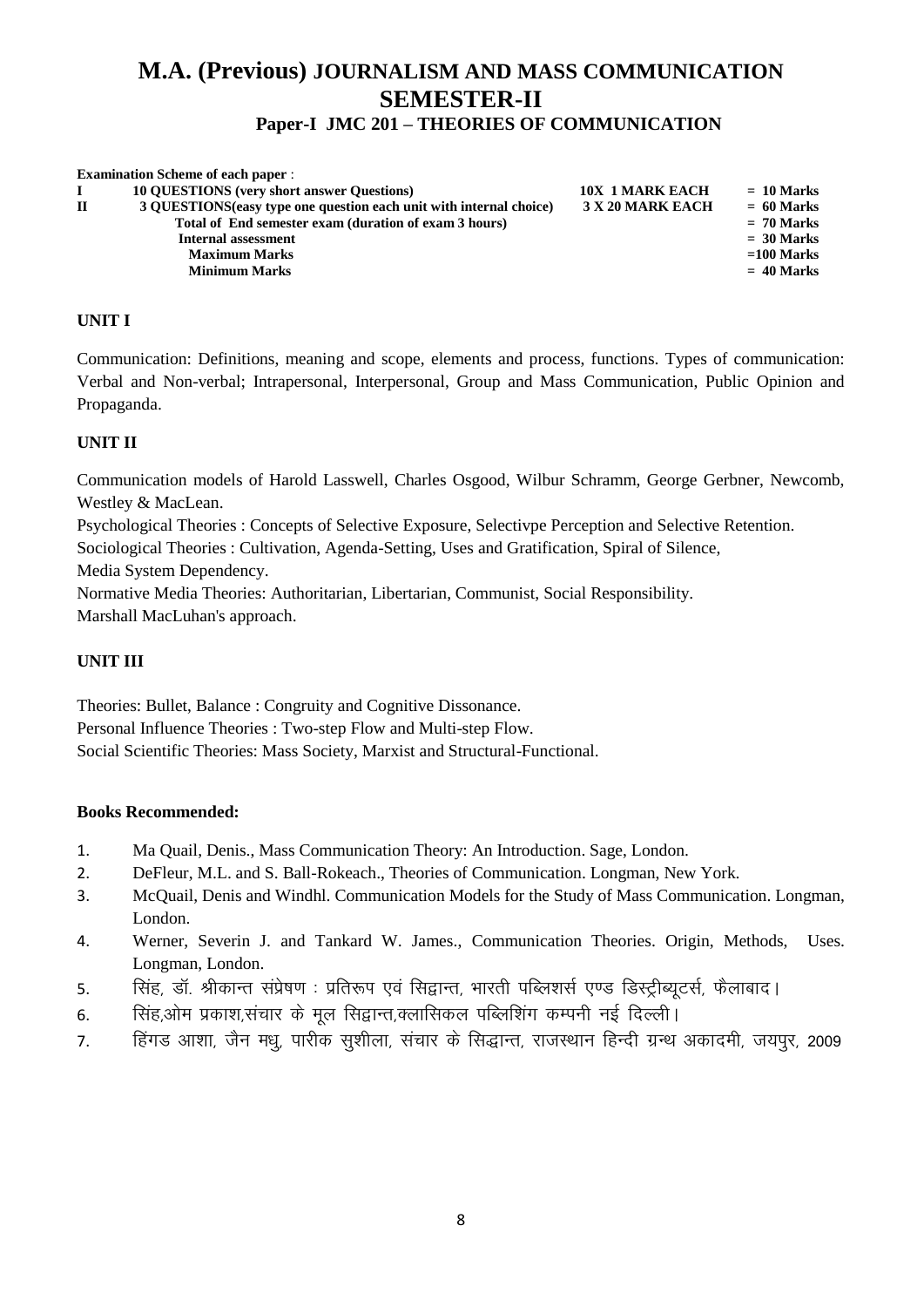# **M.A. (Previous) JOURNALISM AND MASS COMMUNICATION SEMESTER-II Paper-II JMC 202- MEDIA LAWS AND ETHICS**

|              | <b>Examination Scheme of each paper:</b>                            |                        |              |
|--------------|---------------------------------------------------------------------|------------------------|--------------|
|              | <b>10 OUESTIONS</b> (very short answer Questions)                   | <b>10X 1 MARK EACH</b> | $= 10$ Marks |
| $\mathbf{H}$ | 3 OUESTIONS (easy type one question each unit with internal choice) | 3 X 20 MARK EACH       | $= 60$ Marks |
|              | Total of End semester exam (duration of exam 3 hours)               |                        | $= 70$ Marks |
|              | Internal assessment                                                 |                        | $= 30$ Marks |
|              | <b>Maximum Marks</b>                                                |                        | $=100$ Marks |
|              | <b>Minimum Marks</b>                                                |                        | $= 40$ Marks |
|              |                                                                     |                        |              |

# **UNIT I**

History of press laws in India. Freedom of speech and expression and their limits; Parliamentary privileges, Contempt of court., Law of defamation. Official Secrets Act, 1923. Right to Information Act. Press and Registration of Books Act, 1867.

# **UNIT II**

Working Journalists and Other Newspaper Employees (Conditions of Service & Miscellaneous Provisions) Act, 1955.

Copyright Act. Press Council Act. Indecent Representation of Women Act. Cable Television Act, Information Technology Act, Drugs and Magic Remedies Act.

# **UNIT III**

Ethical problems including privacy, right to reply, communal writing and sensational and yellow journalism; Press Council of India and its broad guidelines for the press and other professional organizations, Guidelines for broadcast Media. Accountability and independence of media.

- 1. Reports of the First Press Commission (1954) and the Second Press Commission (1982).
- 2. Basu, Durga Das, The Law of the Press in India. Prentice-Hall of India, New Delhi.
- 3. Kagzi, M.C.J., The Constitution of India. Metropolitan Book Co., Delhi.
- 4. Sorabji, Soli J., Law of Press Censorship in India. H.M. Tripathi Pvt. Ltd., Bombay.
- 5. Radhakrishnamurti, Baddepudi., Indian Press Laws. Indian Law House, Guntur.
- 6. Report of the Second Press Commission (1982), Govt. of India, Publications Division.
- 7. Noorani, A.G. (Ed.)., Freedom of the Press in India. Nachiketa Publications Ltd., Bombay.
- 8. Rayudu, C.S. & Rao Dr.Nageswar S.B., Mass Media Laws and Regulations, Himalaya
- 9. Publishing House, Delhi.
- 10. Venkateswaran, K.S., Mass Media Laws and Regulations in India, Asian Mass Communication,
- 11. Singapore.
- 12. Grover, A.N., Press and the Law, Vikas Publishing House Pvt. Ltd, New Delhi.
- 13. Nordenstreng, Kaarle and Hifti Topuz (Eds.). Journalist: Status, Rights and Responsibilities.International Organization of Journalists, Prague.
- 14. Kataria, Dr.S.K.Right to Inforamation, National Publishing House, New Delhi
- 15. Meelamalar M., Media Law and Ethics, PHI Learning Private Limited, New Delhi, 2010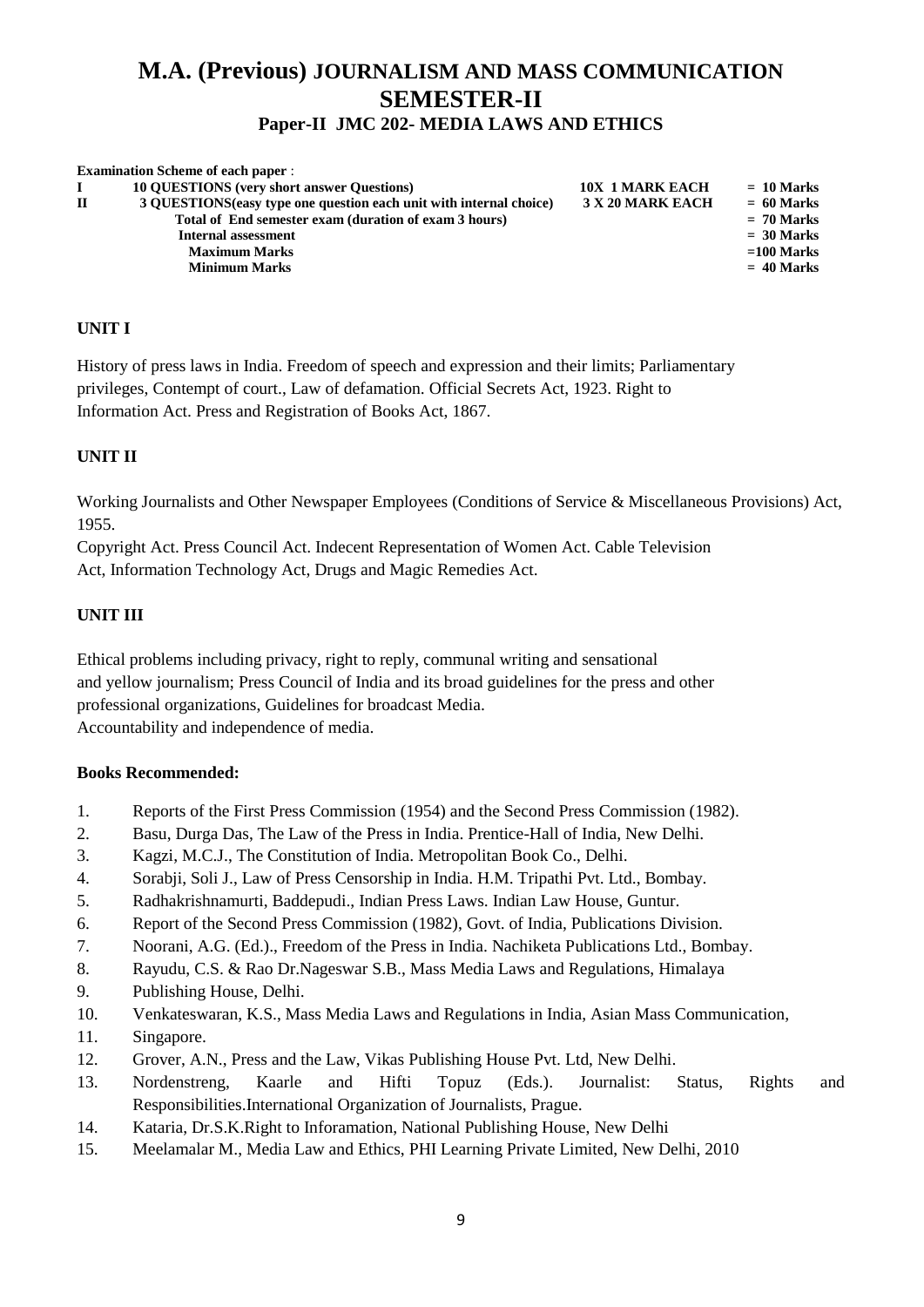- 16. Johal, Prof. Navjit Singh, Media Ethics : Issues and Concerns, Publication Bureau, Punjabi University Patiala, 2012.
- 17. Shrivastava K.M., Media Ethics: Veda to Gandhi and Beyond, Publication Division, New Delhi.
- 18. Shrivastava K.M., The Right to Information A Global Perspective, [Lancer Publishers](https://plus.google.com/116046281490330911982/about?gl=in&hl=en) & Distributors, New Delhi.
- 19. Kataria, Dr. Surendra, Right to Information : Lessons and Implications, National Publishing House, New Delhi.
- 20. पाण्डेय ,अरूण,हमारा लोकतंत्र और जानने का अधिकार वाणी प्रकाशन ,नई दिल्ली।
- 21. Fत्रिखा, डॉ.नन्द किशोर,प्रेस विधि ,विश्वविद्यालय प्रकाशन,वाराणसी ।
- 22. सहाय, नन्दिनी, व राजगढिया, विष्णु, सूचना का अधिकार, मिक्की, नई दिल्ली।
- 23. ओझा, अरूण कुमार व मंगलानी डॉ.रूंपा, सूचना का अधिकार: सिद्वान्त और व्यवहार ,सेन्टर फॉर गुड गवर्नेस,राजस्थान राज्य लोक प्रशासन संस्थान,जयपुर
- 24. भानावत, डॉ. संजीव, माथुर क्षिप्रा (संपादक), समाचार पत्र व्यवसाय एवं प्रेस कानून, राजस्थान हिन्दी ग्रन्थ अकादमी, जयपुर, 2009
- 25. शर्मा मदन, रेडियो नाटक, राजस्थान हिन्दी ग्रंथ अकादमी, जयपुर, 2012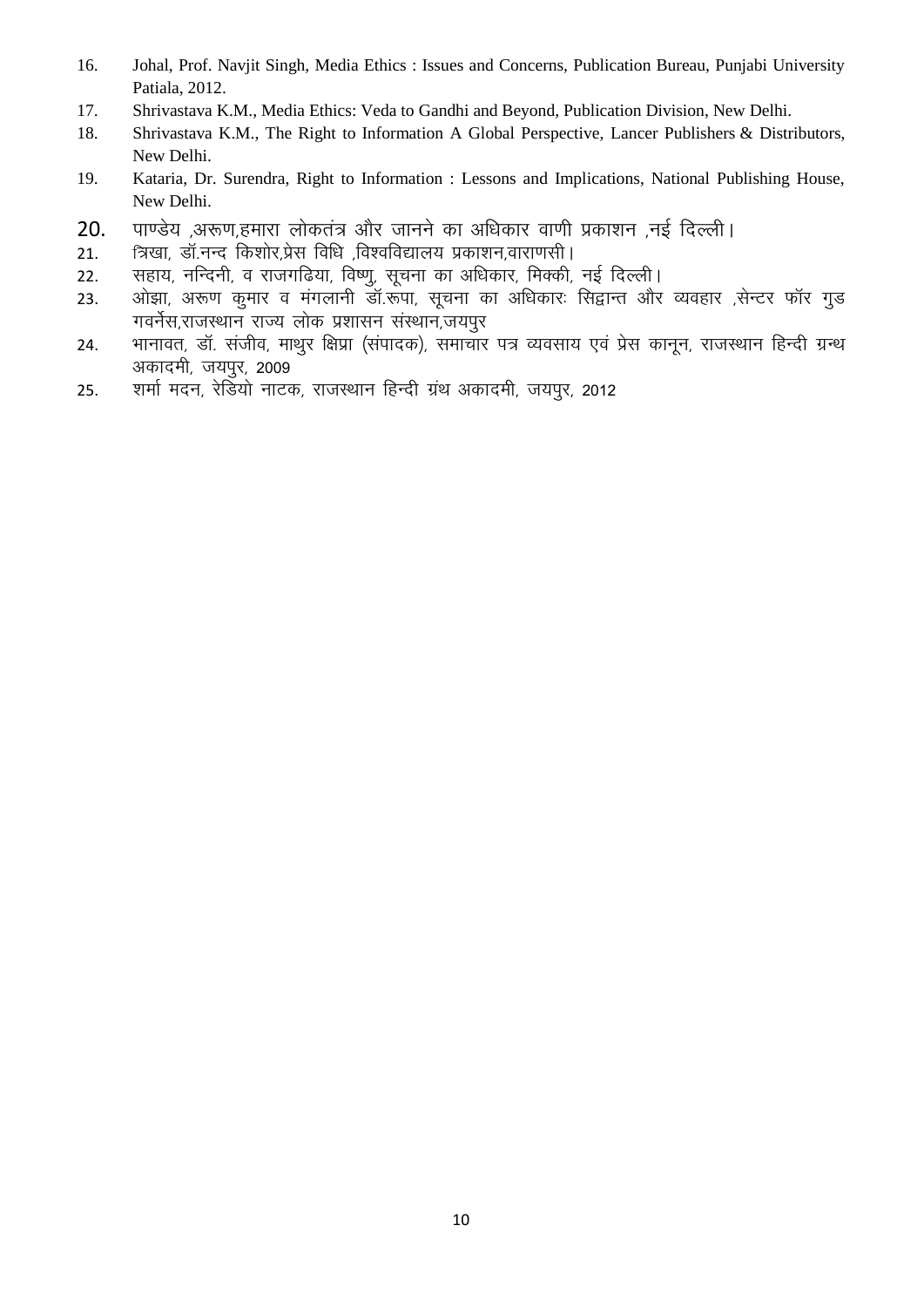# **M.A. (Previous) JOURNALISM AND MASS COMMUNICATION SEMESTER-II**

# **Paper-III JMC 203 – COMPUTER APPLICATIONS**

|              | <b>Examination Scheme of each paper:</b>                            |                        |              |
|--------------|---------------------------------------------------------------------|------------------------|--------------|
|              | <b>10 QUESTIONS</b> (very short answer Questions)                   | <b>10X 1 MARK EACH</b> | $= 10$ Marks |
| $\mathbf{H}$ | 3 OUESTIONS (easy type one question each unit with internal choice) | 3 X 20 MARK EACH       | $= 60$ Marks |
|              | Total of End semester exam (duration of exam 3 hours)               |                        | $= 70$ Marks |
|              | Internal assessment                                                 |                        | $= 30$ Marks |
|              | <b>Maximum Marks</b>                                                |                        | $=100$ Marks |
|              | <b>Minimum Marks</b>                                                |                        | $= 40$ Marks |
|              |                                                                     |                        |              |

# **UNIT I**

Definition, Generation and basic Components of Computer Input/output devices, Memory and other peripherals Introduction to Operating Systems Functions and features of Operating System (Accessories, Control Panel, Desktop, Windows Explorer).

# **UNIT II**

Introduction to MS Office Suit Introduction to Word Processing MS Word documents Tools and Menus Document editing and formatting, Mail Merge and other tools

# **UNIT III**

Introduction to MS Excel Interface, Tools and Menus Creating Spreadsheet, Use of functions, Charts and Graphs Introduction to MS Power Point-Interface, Tools and Menus Creating slides, inserting multimedia objects, Transition and Custom Animation, Delivering Presentations

- 1. Sinha, P.K. Computer Fundamentals, BPB Publication, Jaipur.
- 2. Nortan, Peter Introduction to Computers, Tata McGraw hills, New Delhi.
- 3. Taxali, R.K. PC Software for Windows 98, Tata McGraw hills, New Delhi.
- 4. Swamy, E. Balguru Programming in ANSI 'C', McGraw hills, New Delhi.
- 5. Anubha Jain, Deep Shikha Bhargav- Computer Fundamentals, RBD, Jaipur.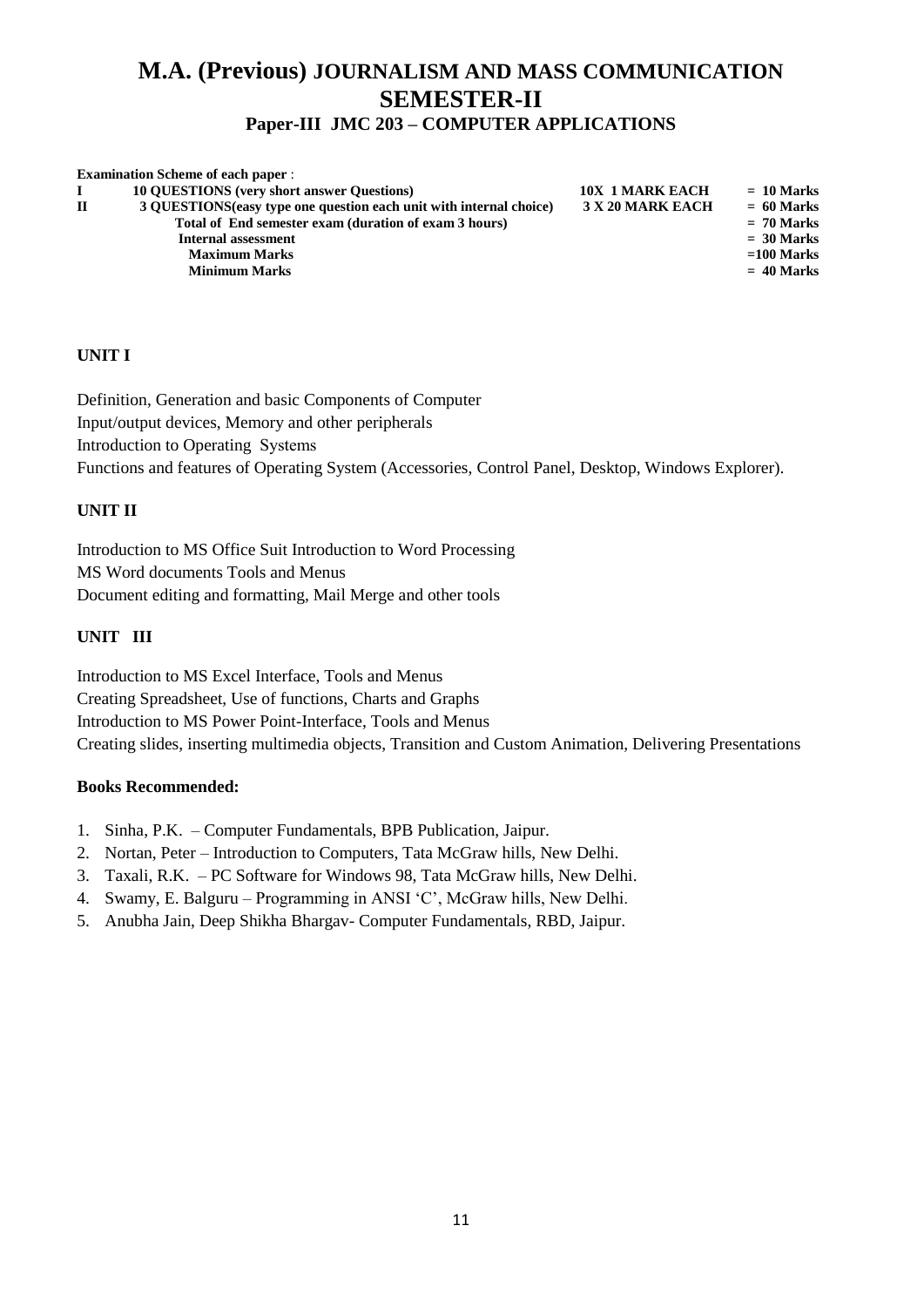# **M.A. (Previous) JOURNALISM AND MASS COMMUNICATION SEMESTER-II**

# **Paper-IV JMC 204: MEDIA MANAGEMENT**

|              | <b>Examination Scheme of each paper:</b>                            |                        |              |
|--------------|---------------------------------------------------------------------|------------------------|--------------|
|              | <b>10 OUESTIONS</b> (very short answer Questions)                   | <b>10X 1 MARK EACH</b> | $= 10$ Marks |
| $\mathbf{H}$ | 3 QUESTIONS (easy type one question each unit with internal choice) | 3 X 20 MARK EACH       | $= 60$ Marks |
|              | Total of End semester exam (duration of exam 3 hours)               |                        | $= 70$ Marks |
|              | Internal assessment                                                 |                        | $= 30$ Marks |
|              | <b>Maximum Marks</b>                                                |                        | $=100$ Marks |
|              | <b>Minimum Marks</b>                                                |                        | $= 40$ Marks |
|              |                                                                     |                        |              |

# **UNIT I**

Principles of Management practices in media industry- Different types of newspaper ownership patterns in India, FDI.

Organisational pattern of a daily newspaper and magazine, functioning of editorial, business and printing departments, inter-relationship and coordination among them.

# **UNIT II**

Organizational structure of AIR & Doordarshan and private TV & Radio Channels in India, News Agencies of India- Structure and function, Cross media ownership.

# **UNIT III**

Newspaper economics, circulation and advertising as sources of revenue.

Newspaper as an industry and as a public forum.

Problems of small newspapers.

Measures for the press to cope with the challenges from electronic media and internet.

Introduction to major Indian professional organisations of media : INS, ABC, Editor's Guild of India, AINPEC, IFWJ, NUJ, IRS, BARC

- 1. Report of the Enquiry Committee on Small Newspaper (1965).
- 2. Kothari, Gulab, Newspaper Management in India. Intercultural Open University, The
- 3. Netherlands.
- 4. Sindhwani, Trilok N., Newspaper Economics and Management. Ankur Publishing House,
- 5. New Delhi.
- 6. Mathur, B.S., Principles of Management. National Publishing House, New Delhi.
- 7. कोठारी, गुलाब, समाचार–पत्र, प्रबन्धन, माखनलाल चतुवेर्दी राष्ट्रीय पत्रकारिता विश्वविद्यालय, भोपाल।
- 8. वैन, सकुमाल, भारतीय समाचार–पत्रों का संगठन और प्रबन्ध, मध्यप्रदेश हिन्दी ग्रन्थ आकदमी, भोपाल।
- 9. पटैरिया, शिवअनुराग, समाचार पत्र प्रबंध, म.प्र. हिन्दी गंथ अकादमी, भोपाल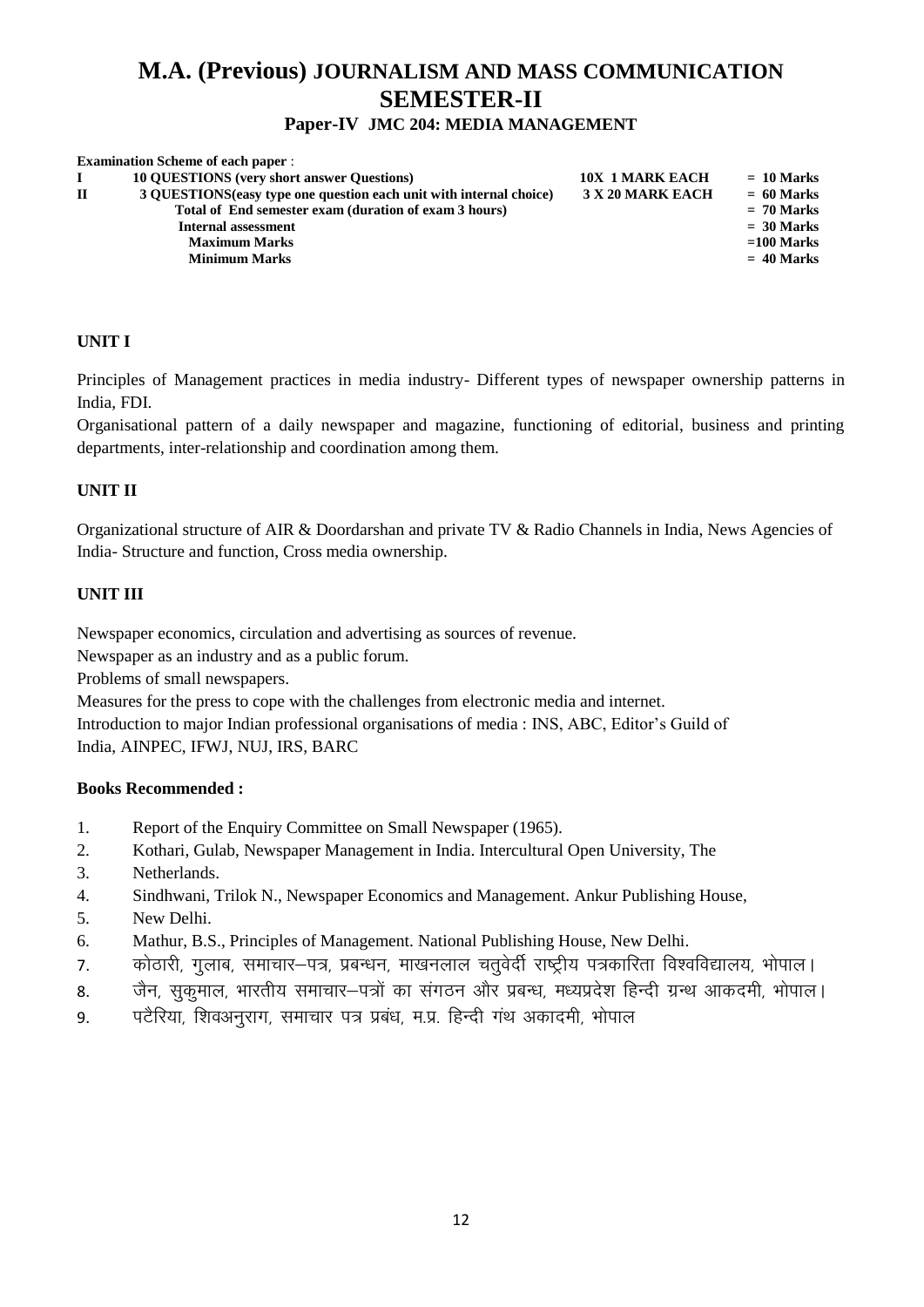# **M.A. (Final) JOURNALISM AND MASS COMMUNICATION SEMESTER-III Paper-I JMC 301 – RADIO PROGRAMME PRODUCTION**

|              | <b>Examination Scheme of each paper:</b>                            |                        |              |
|--------------|---------------------------------------------------------------------|------------------------|--------------|
|              | <b>10 QUESTIONS</b> (very short answer Questions)                   | <b>10X 1 MARK EACH</b> | $= 10$ Marks |
| $\mathbf{H}$ | 3 OUESTIONS (easy type one question each unit with internal choice) | 3 X 20 MARK EACH       | $= 60$ Marks |
|              | Total of End semester exam (duration of exam 3 hours)               |                        | $= 70$ Marks |
|              | Internal assessment                                                 |                        | $= 30$ Marks |
|              | <b>Maximum Marks</b>                                                |                        | $=100$ Marks |
|              | <b>Minimum Marks</b>                                                |                        | $= 40$ Marks |
|              |                                                                     |                        |              |

# **UNIT I**

General principles of writing and editing for radio scripts Radio News writing and editing, characteristics, comparison with news in print media.

# **UNIT II**

Radio report, newsreel, talk, interview, discussions and features & documentaries. Special audience programmes, Radio Commentary, Basics of news reading. Radio anchoring & RJing producing programmes, Community Radio, Radio for Social Change, Infotainment Programmes.

# **UNIT III**

Radio program production- basics of audio production, formats, features, news based programs, talks, radio drama, phone-in, documentaries, indoor and outdoor recordings, sound design, principles of radio editing, educational programmes.

- 1. Chatterjee, P.C., Broadcasting in India, Sage, New Delhi.
- 2. Luthra, H.R., Indian Broadcasting. Publications Division, Govt. of India, New Delhi.
- 3. Bhatt, S.C., Broadcast Journalism: Basic Principles. Har-Anand Publications, New Delhi.
- 4. Baruah, U.L., This is All India Radio, Publications Division, New Delhi.
- 5. Jain, S.P., Art of Broadcasting, Intellectual Publishing House, New Delhi.
- 6. Shrivastava, K.M., Radio and TV Journalism, Sterling Publishers Pvt. Ltd., New Delhi
- 7. Chatterji, P.C., Broadcasting in India, Sage, New Delhi.
- 8. Shrivastava K.M., Broadcast Journalism in the 21st Century, Sterling Publishers, New Delhi
- 9. गंगाधर ,मधकर, रेडियो लेखन,बिहार, हिन्दी ग्रंथ अकादमी ,पटना।
- 10. विश्वकर्मा, रामबिहारी, आकाशवाणी, प्रकाशन विभाग, दिल्ली I
- 11. व्यतवेर्दी, राधानाथ, प्रसारण के लिए समाचार लेखन,
- 12. मंजल, मरली मनोहर, प्रसारण की विविध विधाएं, साहित्य संगम, इलाहाबाद।
- 13. भानावत, डॉ. संजीव (संपादक), इलेक्ट्रोनिक मीडिया, राजस्थान हिन्दी ग्रन्थ अकादमी, जयपुर, 2009
- 14. श्रीमाली, डॉ. इन्द्रप्रकाश, सामुदायिक रेडियो, राजस्थान हिन्दी ग्रंथ अकादमी, जयपुर, 2013
- 15. राजस्थानी, इकराम, संचालन कैसे करें, साहित्यागार, जयपुर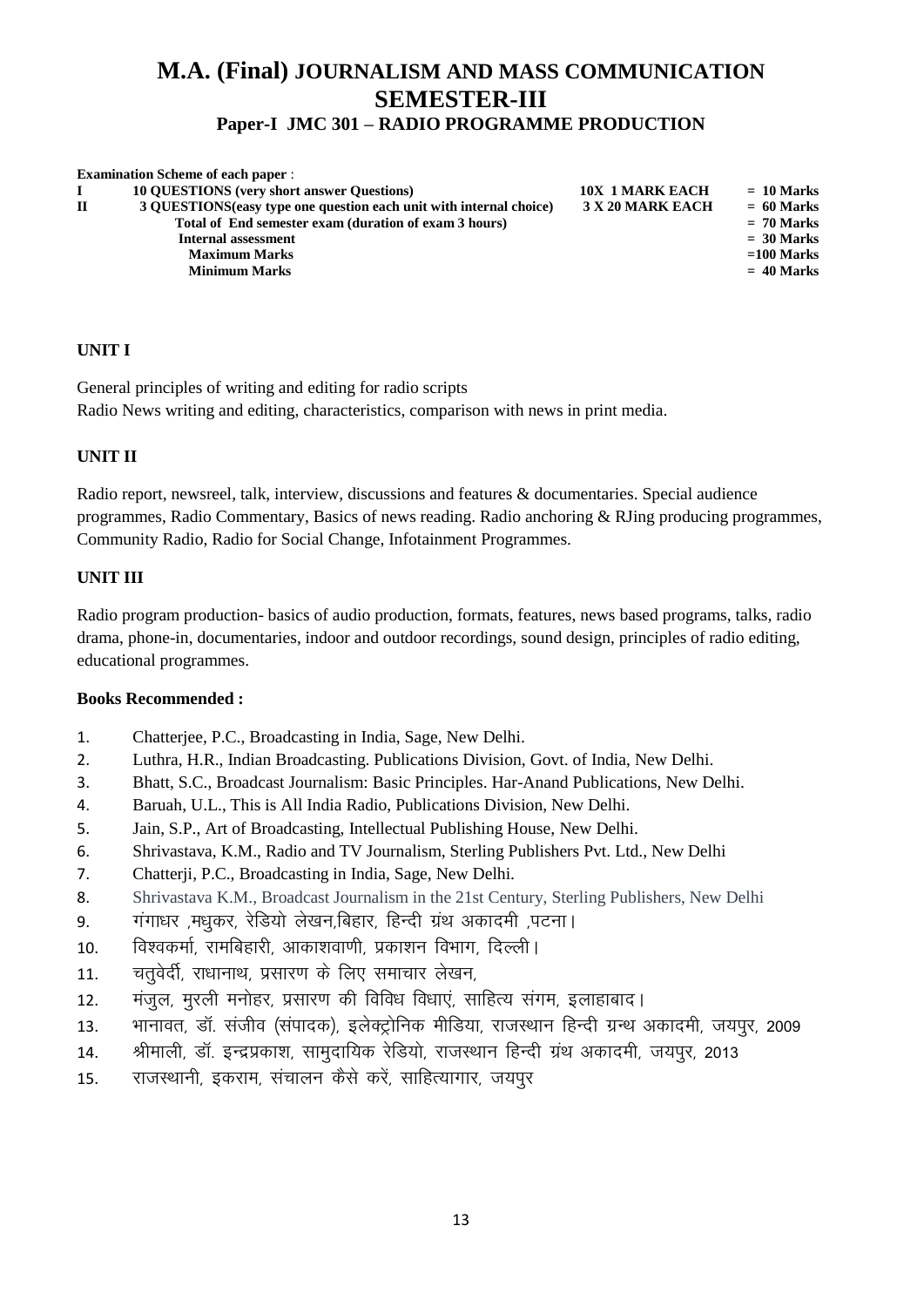# **M.A. (Final) JOURNALISM AND MASS COMMUNICATION SEMESTER-III**

# **Paper-II JMC 302 : COMMUNICATION RESEARCH**

|              | <b>Examination Scheme of each paper:</b>                            |                  |              |
|--------------|---------------------------------------------------------------------|------------------|--------------|
|              | <b>10 OUESTIONS</b> (very short answer Questions)                   | 10X 1 MARK EACH  | $= 10$ Marks |
| $\mathbf{H}$ | 3 QUESTIONS (easy type one question each unit with internal choice) | 3 X 20 MARK EACH | $= 60$ Marks |
|              | Total of End semester exam (duration of exam 3 hours)               |                  | $= 70$ Marks |
|              | <b>Internal assessment</b>                                          |                  | $= 30$ Marks |
|              | <b>Maximum Marks</b>                                                |                  | $=100$ Marks |
|              | <b>Minimum Marks</b>                                                |                  | $= 40$ Marks |
|              |                                                                     |                  |              |

# **UNIT I**

Communication. Research: Definition, Development, Process and Scope of Communication Research. Concepts, Variables and Hypothesis.

Communication Research Types: Basic and Applied Research; Quantitative, Qualitative and Mixed Methods Research. Readership surveys and Listenership.

Communication Research Design: Elements of Research Design; Experimental, Survey and Longitudinal research Designs.

# **UNIT II**

Sampling: Census v/s Sampling Method; Probability and Non-probability Sample types; Determining Sample size

Data Collection Techniques: Questionnaire, Schedule, Focus Group Interviewing, Case Study, Field Observations and Content Analysis.

Data Processing : Classification, tabulation and coding, Statistics: Meaning, function and place of Statistics in communication research, process

Measurement: Meaning, levels of measurement, validity and reliability of measurement. Research Report Writing: General Principles and Styles; Communication Research Ethics.

# **UNIT III**

Descriptive Statistics: Measures of Central Tendency (Mean, Median and Mode), Measures of Dispersion (Index of Qualitative Variation, Quartile Deviation, Standard Deviation and Coefficient of Variation). Media Research –Feedback,Feed Forward,Public Opinion Survey,Telephonic Surveys,On line Polls.

- 1. Ahuja Ram (2001) Research Methods. Jaipur: Rawat Publications
- 2. Allen Mike (2008) Quantitative Research in Communication. USA: Sage Publications.
- 3. Merrigan, G., & Huston, C. L. (2008, 2nd edition, Paperback) Communication Research Methods. Oxford University Press.
- 4. Reinard John C. (2006) Communication Research Statistics. New Delhi: Sage Publications.
- 5. Wimmer,R.D. and Joseph R. Dominick (2006) Mass Media Research: Processes, Approaches and Applications. India Edition: Cengage Learning.
- 6. Wrench J.S. et al. (2009, Indian Edition) Quantitative Research Methods for Communication. New Delhi: Oxford University Press.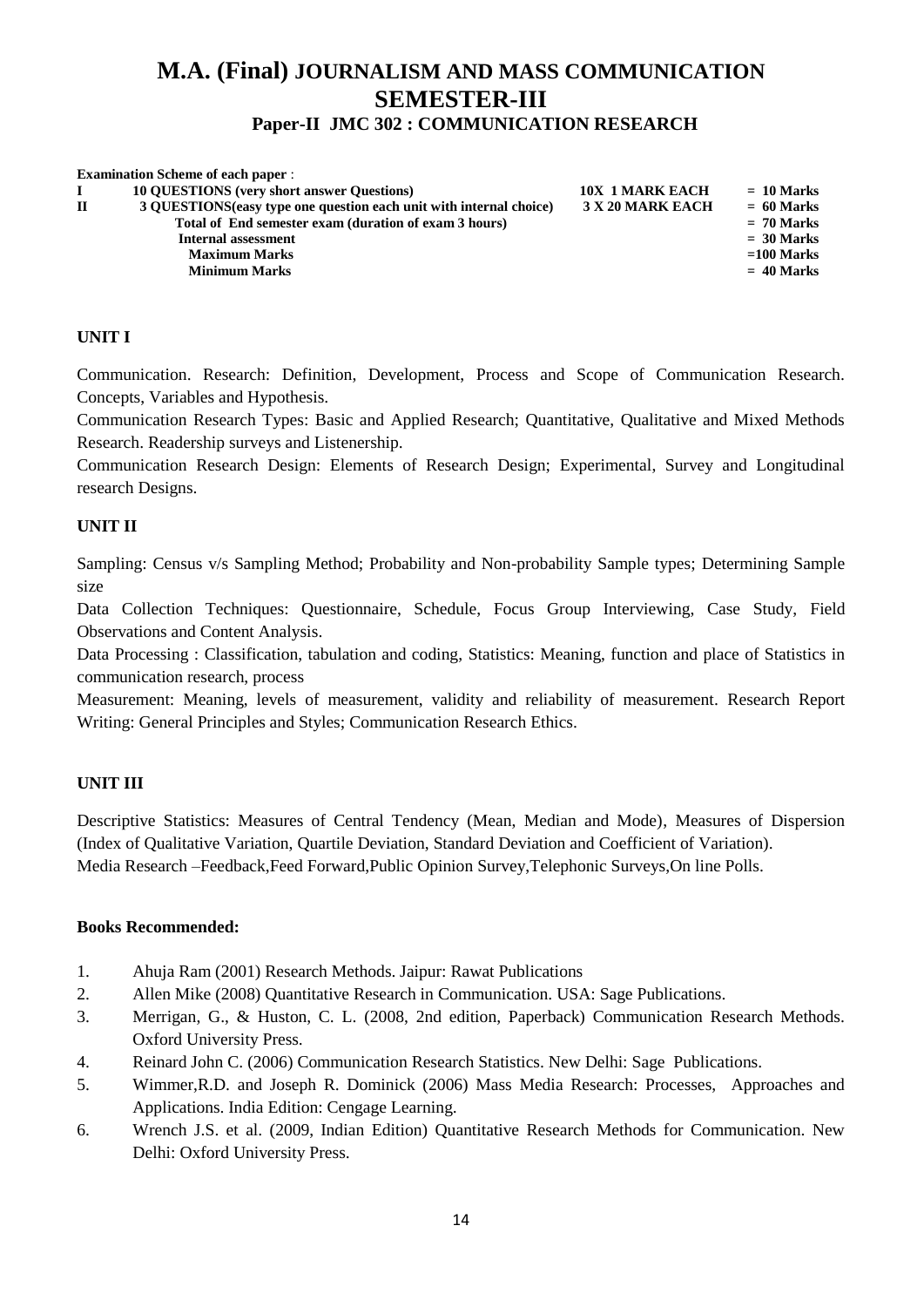- 7. Berger, A.(2010,2nd edition) Media and Communication Research Methods An Introduction to Qualitative and Quantitative Approaches. USA: Sage Publications.
- 8. Frey et al. (2000) Investigating Communication: An Introduction to Research Methods. USA: Allyn and Bacon.
- 9. Hansen A. et al. (2004) Mass Communication Research Methods. London: Macmillan Press.
- 10. Hocking John et al. (2003) Communication Research. USA: Allyn and Bacon.
- 11. Leslie L.Z. (2010) Communication Research Methods in Postmodern Culture. USA: Allyn and Bacon.
- 12. Lindlof Thomas R. (2010, 3rd edition) Qualitative Communication Research. USA: Sage Publications.
- 13. Merrigan, G., & Huston, C. L. (2008, 2nd edition, Paperback) Communication Research Methods. Oxford University Press.
- 14. Reinard John C. (2007) Introduction to Communication Research (Paperback). New Delhi:McGrawhill.
- 15. Stewart Thomas (2002) Principles of Research in Communication. USA: Allyn and Bacon.
- 16. Treadwell Donald ( 2010) Introducing Communication Research. USA: Sage Publications.
- 17. Weaver and Wilhoit (2003) Mass Communication Research and Theory. USA: Allyn and Bacon.
- 18. Wimmer,R.D. and Joseph R. Dominick (2006) Mass Media Research: Processes, Approaches and Applications. India Edition: Cengage Learning.
- 19. भानावत, डॉ. संजीव (संपादक), संचार शोध प्रविधियाँ, राजस्थान हिन्दी ग्रन्थ अकादमी, जयपुर, 2009
- 20. आहजा, राम ,सामाजिक सर्वेक्षण एवं अनसंधान, रावत प्रकाशन,जयपर
- 21. दयाल, डॉ. मनोज, मीडिया शोध, हरियाणा साहित्य अकादमी, पंचकला
- 22. भानावत, डॉ. संजीव (संपादक), संचार शोध प्रविधियाँ, राजस्थान हिन्दी ग्रन्थ अकादमी, जयपुर, 2009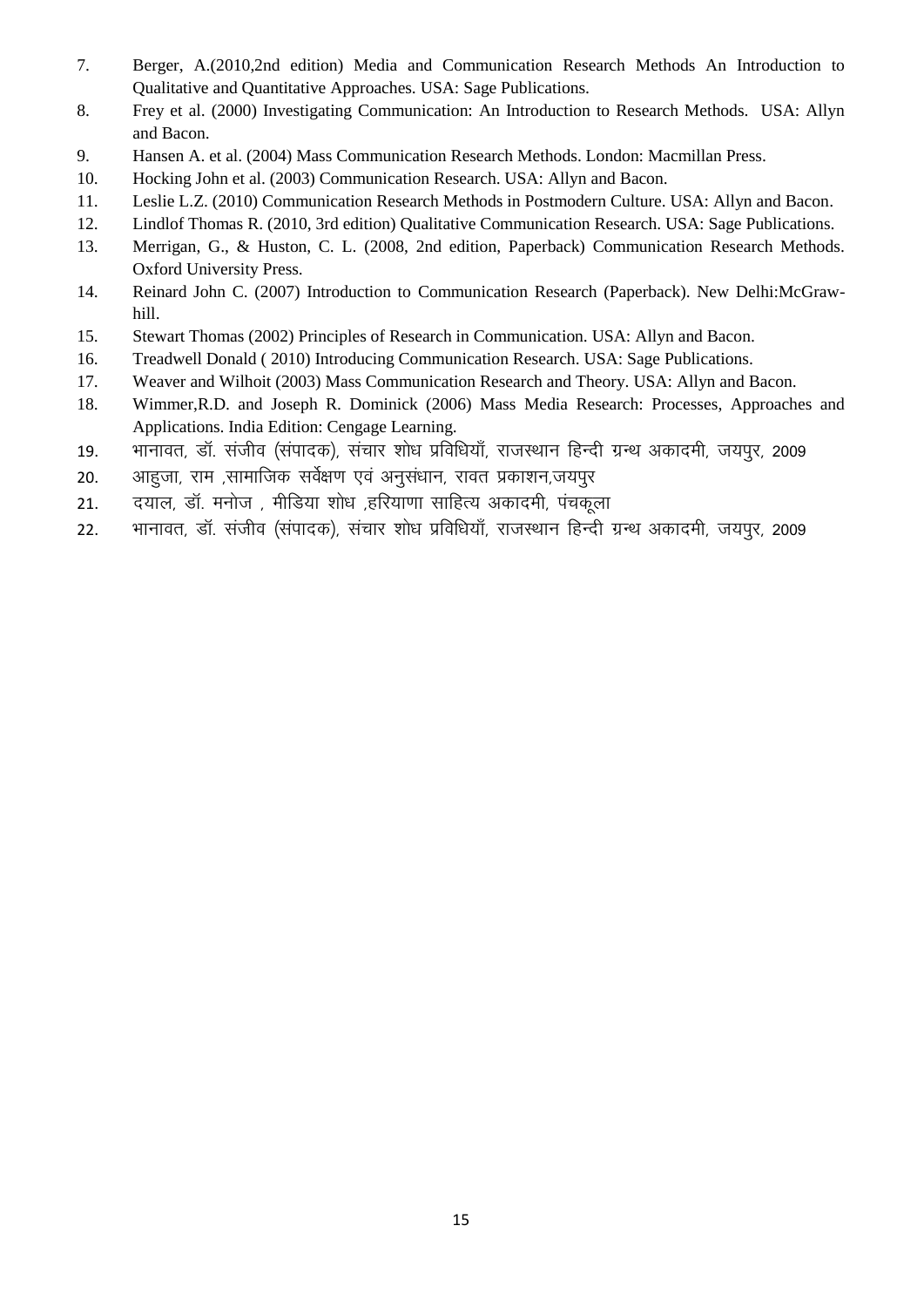# **M.A. (Final) JOURNALISM AND MASS COMMUNICATION SEMESTER-III**

# **Paper-III JMC 303 –DESKTOP PUBLISHING**

| <b>Examination Scheme of each paper:</b>                            |                        |              |
|---------------------------------------------------------------------|------------------------|--------------|
| <b>10 OUESTIONS</b> (very short answer Questions)                   | <b>10X 1 MARK EACH</b> | $= 10$ Marks |
| 3 OUESTIONS (easy type one question each unit with internal choice) | 3 X 20 MARK EACH       | $= 60$ Marks |
| Total of End semester exam (duration of exam 3 hours)               |                        | $= 70$ Marks |
| Internal assessment                                                 |                        | $= 30$ Marks |
| <b>Maximum Marks</b>                                                |                        | $=100$ Marks |
| <b>Minimum Marks</b>                                                |                        | $= 40$ Marks |
|                                                                     |                        |              |

#### **UNIT – I**

Prepare your resume using MS Word Create good report using picture, chart and graph etc Create chart & Graph, Using Title, axis, Value and Label etc. Create good presentation using picture, chart and graph etc. Introduction to Quark Xpress Text editing and formatting in Quark Xpress Create Page layout in Quark Xpress Insert Picture and create links in page

#### **UNIT – II**

Introduction to InDesign Create Box Item in an Article and use of fonts Insert Picture box in Text Box Use of Picture Box insert Picture Box Giving Title On and Below Picture Box

#### **UNIT – III**

Prepare DUMMY of Newspaper Introduction to Photoshop Interface, Tools & Menus Use of Layers in Photoshop document Understand use of mask and effect of mask on Picture

- 1. McGraw- Hill : Microsoft Publisher 2002 : A Compreshensive Approach, Student Edition
- 2. William O. Roberts, William Roberts : Ms Publisher 2002 Student Edition (Prostsecondary) 02
- 3. Zhigang Xiang, Roy A. Plastiock : Schaum's Outline of Computer Graphics
- 4. Tom Meade, Shinsaku Arima : Maya 8: The Complete Reference
- 5. Carole Matthews, Gray David Bouton : Photoshop CS4 Quick Steps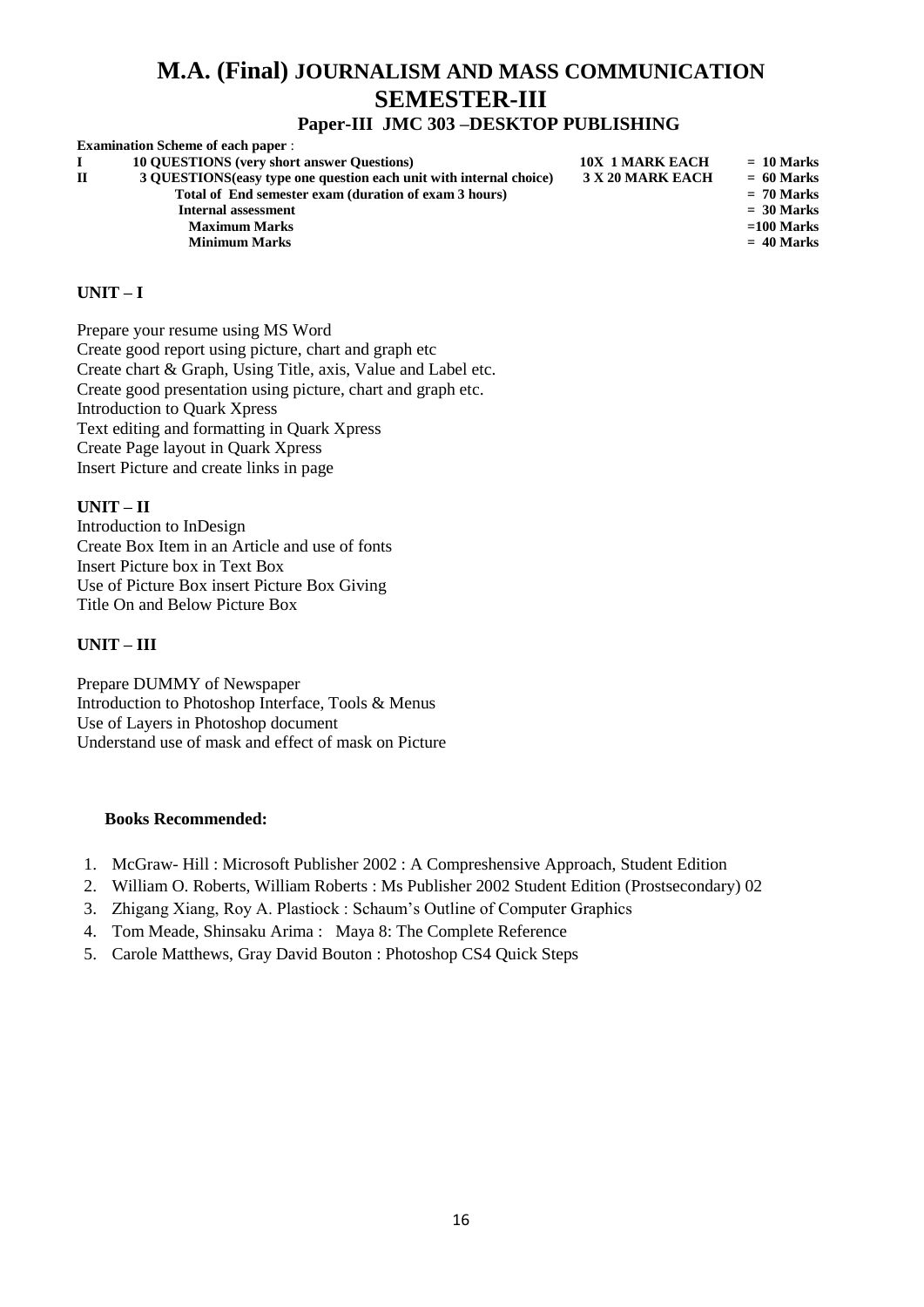# **M.A. (Final) JOURNALISM AND MASS COMMUNICATION SEMESTER-III**

# **Paper-IV JMC 304 : NEW MEDIA TECHNOLOGY**

|              | <b>Examination Scheme of each paper:</b>                            |                        |              |
|--------------|---------------------------------------------------------------------|------------------------|--------------|
|              | <b>10 OUESTIONS</b> (very short answer Ouestions)                   | <b>10X 1 MARK EACH</b> | $= 10$ Marks |
| $\mathbf{H}$ | 3 OUESTIONS (easy type one question each unit with internal choice) | 3 X 20 MARK EACH       | $= 60$ Marks |
|              | Total of End semester exam (duration of exam 3 hours)               |                        | $= 70$ Marks |
|              | <b>Internal assessment</b>                                          |                        | $= 30$ Marks |
|              | <b>Maximum Marks</b>                                                |                        | $=100$ Marks |
|              | <b>Minimum Marks</b>                                                |                        | $= 40$ Marks |
|              |                                                                     |                        |              |

# **UNIT I**

Ownership and administration of Internet, ISPs, WAP, types of Internet Connection: Dial-up, ISDN, lease line. Multi Media; Meaning, concept, systems, elements and applications. Convergence: Need, nature and future of convergence. Introduction to HTTP, HTML.

# **UNIT II**

Web page development, inserting, linking, writing, editing, publishing, locating, promoting and maintaining a website.

Concept of Netizens, online newspapers and magazines, periodicals, blogging, social networking sites, Social Media. Major news portals. Data Mining through Web.

#### **UNIT III**

Web Journalism- on line editions of newspapers- management and economics.

Role of new media towards society, judiciary, executive and legislature.

New Media and Democracy.

Advantages, limitation and risk factors in new media.

Debate on Cyber Security related to Economical, Cultural, Social and Political Issues.

Evolution, Limitations and possibilities.

Citizen Journalism in India.

Blogging: Concept, development and basic features

Role of blogging in alternative journalism.

- 1. Khatri, Neeraj Interactive Media and Society (2013), Kalpaz Publication, New Delhi
- 2. Naya Media Naye Rujhan-Shalini Joshi Shiv Prasad Joshi
- 3. How to Learn Computer Internet and Web designing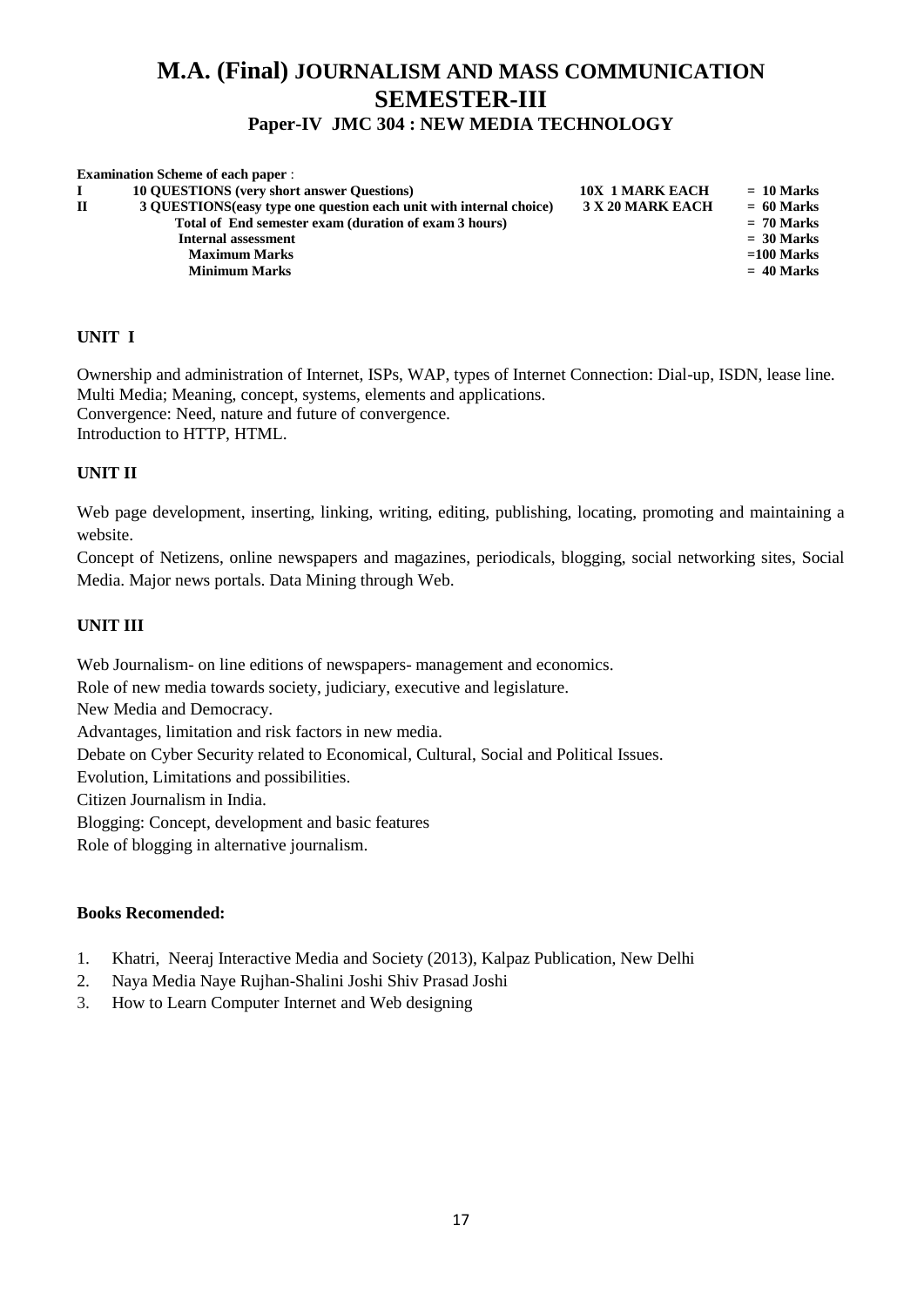# **M.A. (Final) JOURNALISM AND MASS COMMUNICATION SEMESTER-IV**

# **Paper-I JMC 401- TELEVISION PROGRAMME PRODUCTION**

|              | <b>Examination Scheme of each paper:</b>                            |                        |              |
|--------------|---------------------------------------------------------------------|------------------------|--------------|
|              | <b>10 OUESTIONS</b> (very short answer Questions)                   | <b>10X 1 MARK EACH</b> | $= 10$ Marks |
| $\mathbf{H}$ | 3 QUESTIONS (easy type one question each unit with internal choice) | 3 X 20 MARK EACH       | $= 60$ Marks |
|              | Total of End semester exam (duration of exam 3 hours)               |                        | $= 70$ Marks |
|              | Internal assessment                                                 |                        | $= 30$ Marks |
|              | <b>Maximum Marks</b>                                                |                        | $=100$ Marks |
|              | <b>Minimum Marks</b>                                                |                        | $= 40$ Marks |
|              |                                                                     |                        |              |

# **UNIT I**

General principles of writing for TV, Visual language and grammar, writing and editing news, basics of news anchoring.

TV report, interview, discussions and documentaries, Reality Shows, Customise Programme and Infotainment Programmes.

# **UNIT II**

Television programme production-production techniques, formats, camera, lighting, audio-mixing, video tape recording,

post production editing, special effects, studio lighting, sound effects, editing for television: linear and non linear editing.

# **UNIT III**

Use of TV for education and development, Socio Cultural implications and impacts of satellite channels, and social sites, audience research and feedback, TRP.

- 1. Singh, Chandrakant P., Before the Headlines : A Hand Book of Television Journalism, MacMillan India Ltd., Delhi.
- 2. Shrivastava, K.M., Radio and TV Journalism, Sterling Publishers Pvt. Ltd., New Delhi.
- 3. Saxsena, Gopal, Television in India, Vikas Publishing House, New Delhi.
- 4. Acharya, R.N., Television in India, Manas Publication, Delhi.
- 5. French, David and Michael Richard (Eds.)., Contemporary Television, Eastern Perspective. Sage, New Delhi
- 6. Ninan, Sevanti., Through the Magic Window: Television and Change in India. Penguin Books, New Delhi.
- 7. Dahlgren, Peter, Television and the Public Sphere: Citizenship, Democracy and the Media. Sage, London.
- 8. Dhar, V.P., The Art of Movie Making, Young Books, Jaipur, 2012
- 9. Shrivastava K.M., Broadcast Journalism in the 21st Century, Sterling Publishers, New Delhi
- 10. भानावत, डॉ. संजीव (संपादक), इलेक्टोनिक मीडिया, राजस्थान हिन्दी ग्रन्थ अकादमी, जयपर, 2009
- 11. असगर, बजाहत एवं प्रभात रंजन, टेलीविजन लेखन, राधाकृष्ण प्रकाशन, दिल्ली
- 12. अमर.डॉ.अमरनाथ, टेलीविजन–साहित्य और सामाजिक चेतना, आलेख प्रकाशन दिल्ली
- 13. मन्दा, डॉ.वर्तिका, टेलीविजन एण्ड क्राइम रिपोर्टिंग, राजकमल प्रकाशन, दिल्ली
- 14. सिन्हा, कुलदीप, पटकथा लेखन के तत्व, चित्राश्रम प्रकाशन, मुम्बई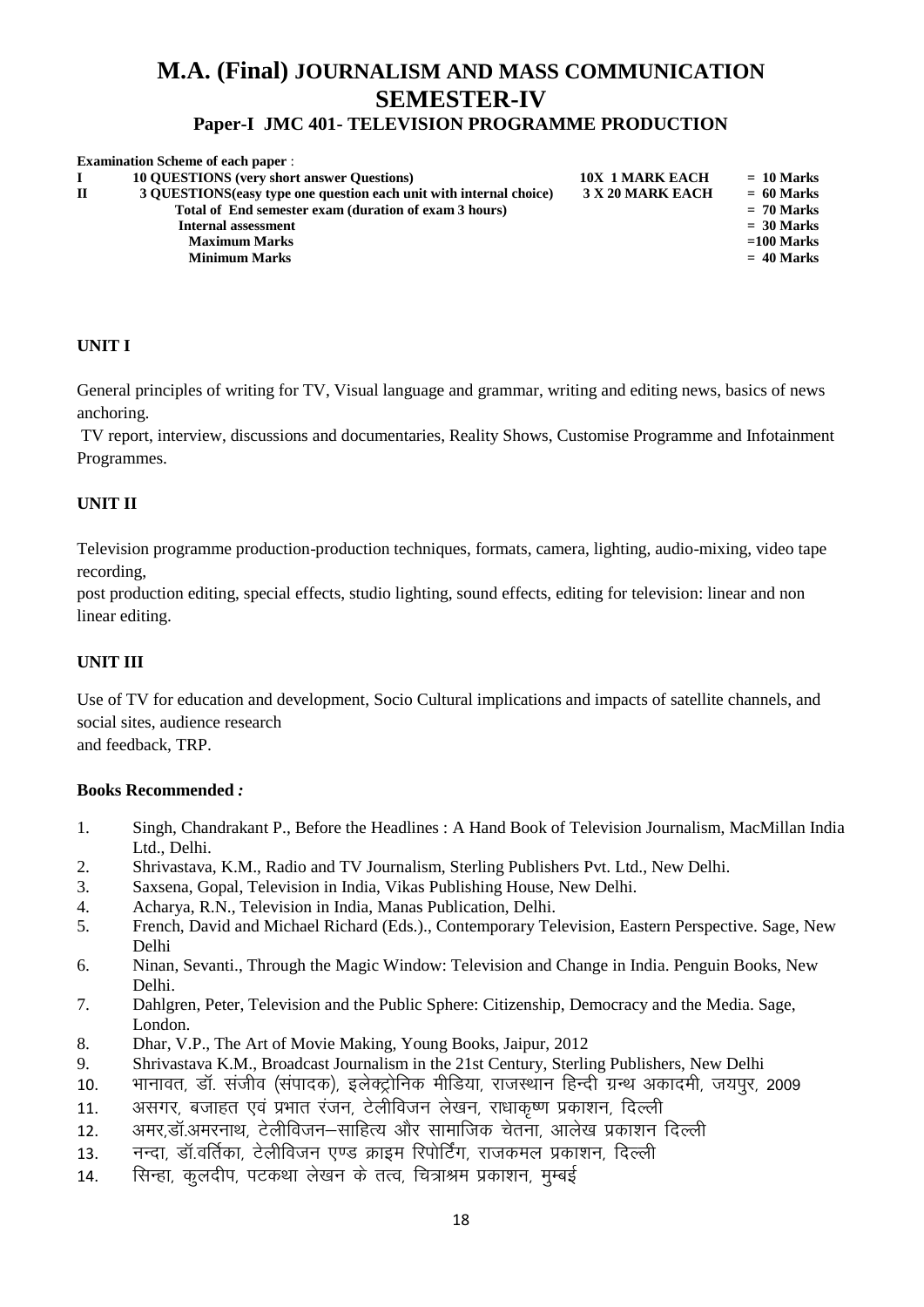- 15. मिश्र, डॉ. रिमता, इलेक्ट्रोनिक मीडिया के बदलते आयाम, भारत पुस्तक मंदिर, दिल्ली, 2010
- 15. the first of the second in the model is the control of the second in the second in the second is the secon<br>16. जोशी, मनोहर श्याम, पटकथा लेखन एक परिचय, राजकमल प्रकाशन, नई दिल्ली, 2000
- 17. रैणा, गौरीशंकर, टेलीविजन : चुनौतियाँ और सम्भावनाएँ, वाणी प्रकाशन, 2012
- 18. पचौरी, सुधीश, टेलीविजन समीक्षा सिद्धान्त और व्यवहार, नई दिल्ली, 2006
- 19. जैदी, एच.एच. मुस्तफा, टेलीविजन समाचार : लेखन और वाचन, सुलभ प्रकाशन, लखनऊ, 2001
- 20. तिवारी, विनोद, टेलीविजन पटकथा लेखन, परिदृश्य प्रकाशन, मुंबई, 2002
- 21. वजाहत, असगर, रंजन प्रभात, टेलीविजन—लेखन, राधाकृष्ण प्रकाशन, दिल्ली, 2001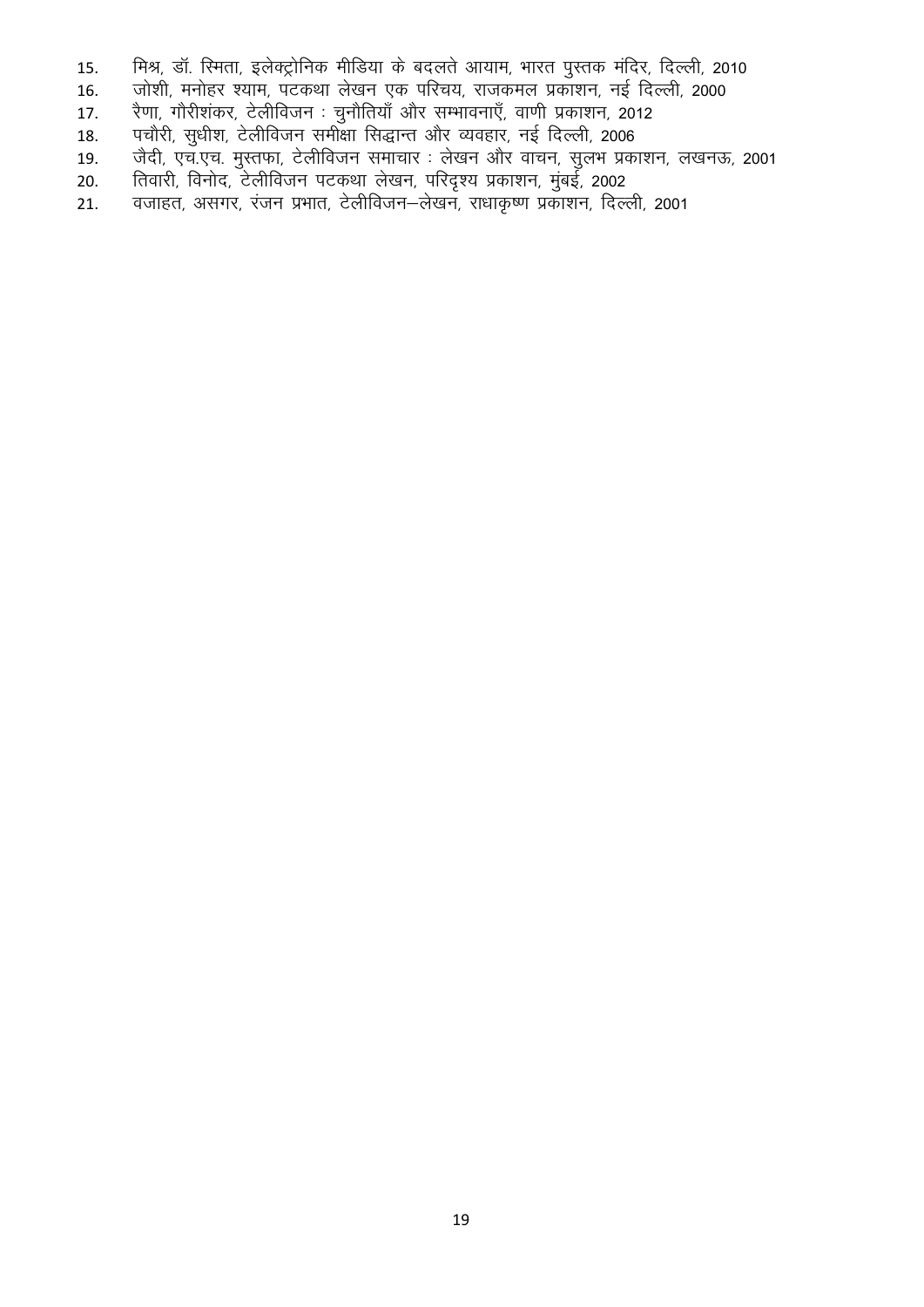# **M.A. (Final) JOURNALISM AND MASS COMMUNICATION SEMESTER-IV**

# **Paper-II JMC 402: ADVERTISING AND PUBLIC RELATIONS**

|              | <b>Examination Scheme of each paper:</b>                            |                        |              |
|--------------|---------------------------------------------------------------------|------------------------|--------------|
|              | <b>10 OUESTIONS</b> (very short answer Questions)                   | <b>10X 1 MARK EACH</b> | $= 10$ Marks |
| $\mathbf{H}$ | 3 OUESTIONS (easy type one question each unit with internal choice) | 3 X 20 MARK EACH       | $= 60$ Marks |
|              | Total of End semester exam (duration of exam 3 hours)               |                        | $= 70$ Marks |
|              | <b>Internal assessment</b>                                          |                        | $= 30$ Marks |
|              | <b>Maximum Marks</b>                                                |                        | $=100$ Marks |
|              | <b>Minimum Marks</b>                                                |                        | $= 40$ Marks |
|              |                                                                     |                        |              |

# **UNIT I**

Definition of advertising, concept, functions, classification, advertising in the era of globalisation, advertising and its impact on society with special reference to children and women, ethics of advertising (ASCI code of conduct), surrogate advertising, importance of self -regulation in advertising.

Advertising Agency-role, structure and functions, client agency relationship, media planning and budgeting, media selection, evaluation of advertising (pre-tests and post-tests)

# **UNIT II**

Public Relations and Corporate Communication- concept and scope, publicity, propaganda, advertising, and sales promotion, PR and public affairs Public Relations: Definition, objectives; brief history of public relations in India. Structure of PR and Corporate communication in State, Public and Private Sectors

Tools and techniques of PR and Corporate communication- corporate identity and reputation, media planning and selection for PR and corporate communication, Publics in corporate communication and PR, financial publics, opinion makers, lobbying, PR process (Race Approach),Qualities of PR personnel.

# **UNIT III**

USP, creative process, creative thinking, creative brief , advertising copy writing for various mass media, advertising campaign planning (types and phases).

Ethical issues of Public Relations and Corporate Communication –standards and Code of Ethics, professional organisation and counsils.

- 1. Aaker, David A., Rajeev Batra and John G. Myers. Advertising Management. Prentice-Hall, New Delhi.
- 2. Sengupta, Subroto, Brand Positioning. Tata McGraw-Hill Publishing Co., New Delhi.
- 3. Rege, G.M., Advertising Art and Ideas. Kareer Institute, Bombay.
- 4. Caples, John., Tested Advertising Methods. Harper &Bros, New York.
- 5. Oglivy, David, The Unpublished David Oglivy. Sidgwick & Johnson, London.
- 6. Harrison, Tony (Ed.), A Handbook of Advertising Techniques. Kogan Page, London.
- 7. Chunnawala, S.A. and K.C. Sethia. Foundations of Advertising: Theory and Practice. Himalaya Publications, Bombay.
- 8. Shrivastava, KM, Social Media in Business and Governance, Sterling Publishers, New Delhi, 2013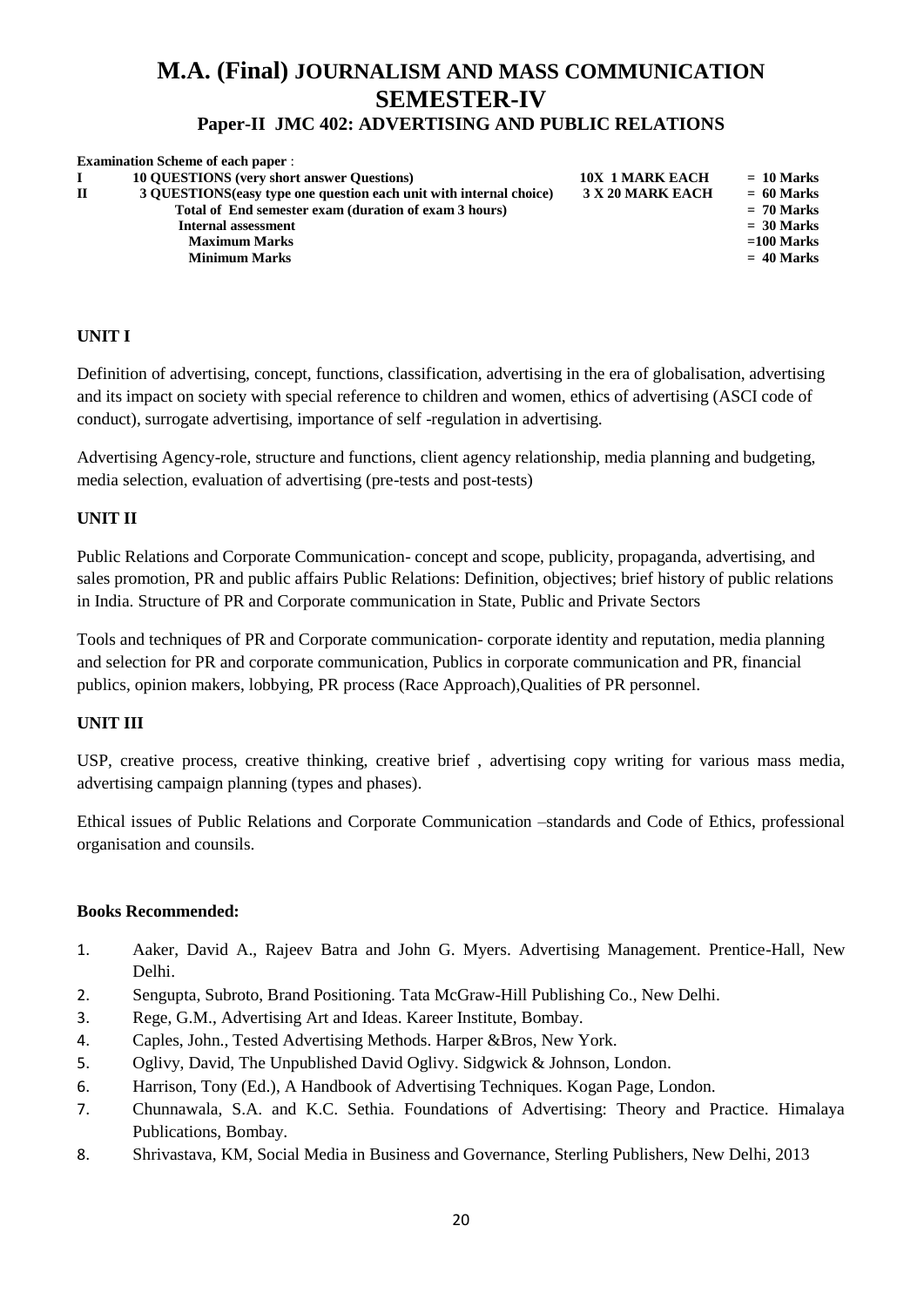- 9. Prasad, Kiran, New Media and Pathways to Social Change, BR Publishers Corporation, New Delhi, 2013
- 10. Cutlip, Scott M. and Allen H. Center, Effective Public Relations. Prentice-Hall, New Jersey.
- 11. Sahai, Baldeo, Public Relations. Standing Conference of Public Enterprises, New Delhi.
- 12. Broom, Glen and David Dozier, Using Research in Public Relations. Prentice-Hall, New Jersey.
- 13. Oxley, Harold, The Principles of Public Relations. Kogan Page, London.
- 14. Basu, Anil, Public Relations: Problems and Prospects. Space Age Publications, New Delhi.
- 15. Kaul, J.M, Public Relations in India. Naya Prakash, Calcutta.
- 16. Mehta D.S., Handbook of Public Relations, Allied Publishers, New Delhi.
- 17. Sengupta, Sailesh, Managment of Public Relations & Communication, Vikas Publishing House, New Delhi.
- 18. Black, Sam, Practical Public Relations, Universal Book Stall, New Delhi.
- 19. Jethwaney, Jaishri N., PuplicRelations : Concepts, Strategies, Sterling Publishers Pvt. Ltd., New Delhi.
- 20. Tiwari, Raghunath Prasad, Rajya Sarkar aurJansampark. MakhanlalChaturvediRashtriya
- 21. PatrakaritaVishwavidyalaya, Bhopal.
- 22. यादव.नरेन्द्र सिंह. विज्ञापन तकनीक एवं सिद्वान्त, राजस्थान हिन्दी ग्रन्थ अकादमी, जयपर।
- 23. भानावत, डॉ. संजीव (संपादक), जनसम्पर्क एवं विज्ञापन, राजस्थान हिन्दी ग्रन्थ अकादमी, जयपुर, 2010
- 24. त्रिवेदी, सुशील एवं शुक्ला, शशिकान्त, जनसम्पर्क : सिद्वान्त एवं व्यवहार, मध्यप्रदेश हिन्दी ग्रंथ अकादमी, भोपाल ।
- 25. भानावत, डॉ. संजीव (संपादक), जनसम्पर्क एवं विज्ञापन, राजस्थान हिन्दी ग्रन्थ अकादमी, जयपुर, 2010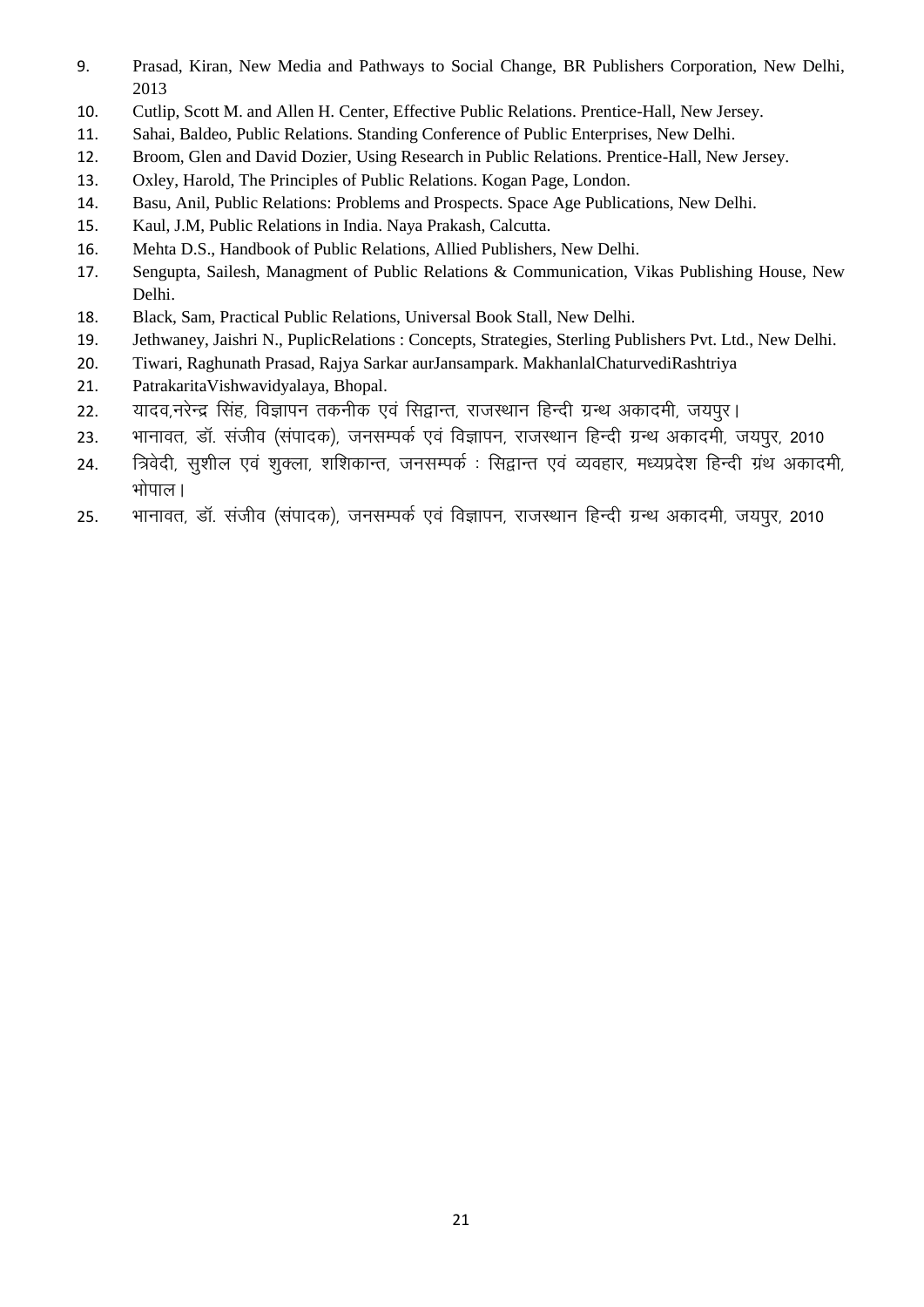# **M.A. (Final) JOURNALISM AND MASS COMMUNICATION SEMESTER-IV**

#### **Paper-III JMC 403: SCIENCE AND DEVELOPMENT COMMUNICATION**

|              | <b>Examination Scheme of each paper:</b>                            |                        |              |
|--------------|---------------------------------------------------------------------|------------------------|--------------|
|              | <b>10 QUESTIONS</b> (very short answer Questions)                   | <b>10X 1 MARK EACH</b> | $= 10$ Marks |
| $\mathbf{H}$ | 3 OUESTIONS (easy type one question each unit with internal choice) | 3 X 20 MARK EACH       | $= 60$ Marks |
|              | Total of End semester exam (duration of exam 3 hours)               |                        | $= 70$ Marks |
|              | <b>Internal assessment</b>                                          |                        | $= 30$ Marks |
|              | <b>Maximum Marks</b>                                                |                        | $=100$ Marks |
|              | <b>Minimum Marks</b>                                                |                        | $= 40$ Marks |
|              |                                                                     |                        |              |

#### **UNIT I**

Evaluation of science and technology in India, Popularizing Science and Technology: Methods and Problems. Promoting scientific outlook

and using science and technology for social change.

Writing science news stories, important media for communicating science, writing and producing science based programs on radio television

and internet, writing features on science, Training for science and technology communicators, communicating science to rural audiences.

#### **UNIT II**

Concept of Development: Changes in the concept and scope of development, historical overview of development, issues and indicators of

development, review of Five Year Plans for development in India.

Approach to development : Basic need, Integrated development, Local organisations, Self development, Participatory development.

Role of Communication in Development.

# **UNIT III**

Development Communication: Concept and process, Dominant, Dependency and Participatory, Models of Communication.

Participatory message making, Decision making and action.

Role of interpersonal channels, traditional media, mass media, new information and communication technology in development, with special reference to India.

- 1. White, Shirley A., K. Sadanandan Nair and Joseph Ascroft, Participatory Communication: Working for Change and Development. Sage, New Delhi.
- 2. Ambastha, C.K., Communication Patterns in Innovation Development, Extension and Client System. B.R. Publishing Corporation, Delhi.
- 3. Servaes, Jan, Thomas L. Jacobson and Shirley A. White (Eds.), Participatory Communication for Social Change. Sage, New Delhi.
- 4. Schramm, Wilbur, Mass Communication and National Development. UNESCO, Paris.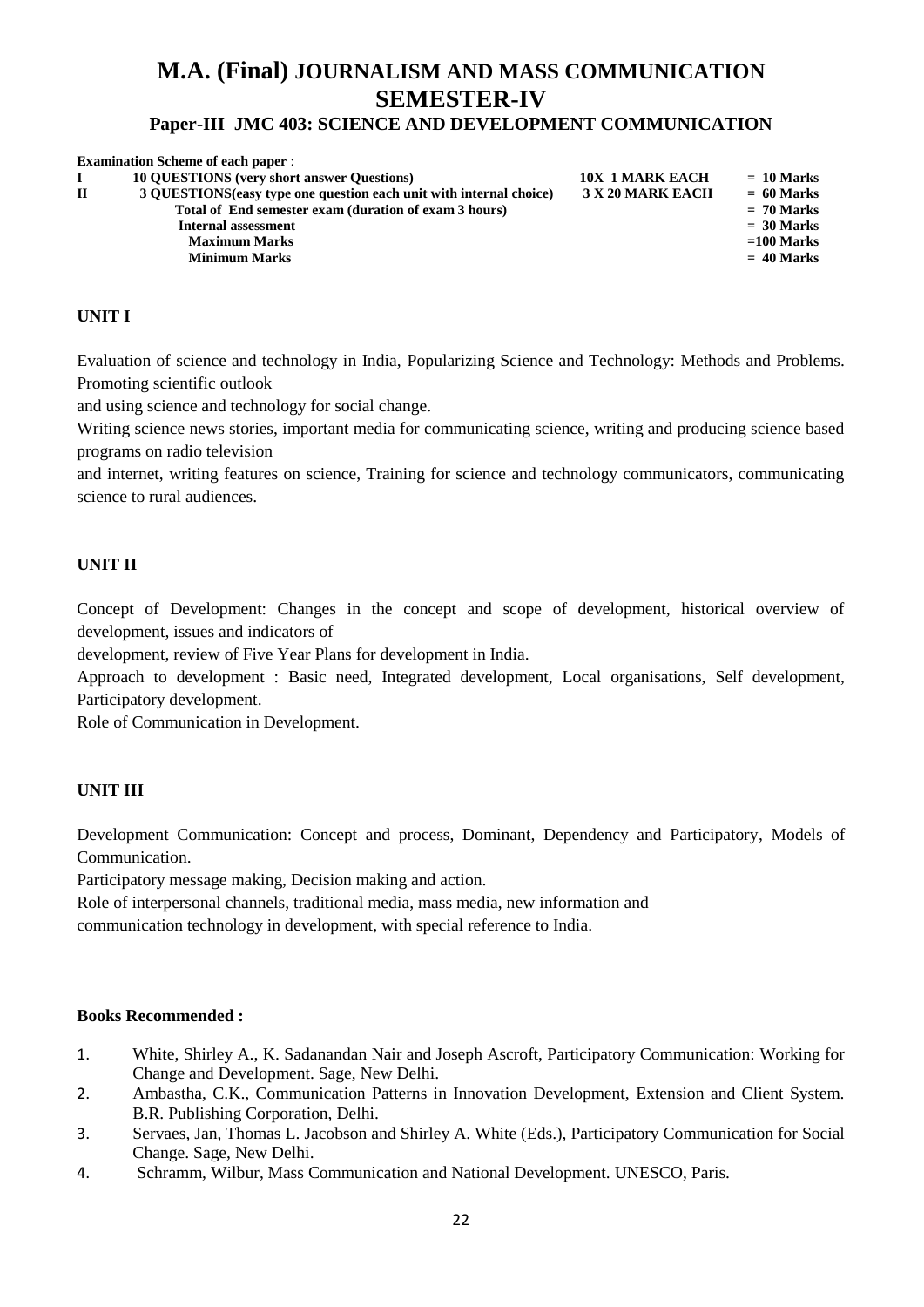- 5. Thakur, B.S. and Binod Agrawal (Eds.), Media Utilization for the Development of Women and Children. Concept Publishers, New Delhi.
- 6. Pokhrapurkar, Raja, Rural Development through Community Television. Concept Publishers, New Delhi.
- 7. Rao, B.S.S., Television for Rural Development. Concept Publishers, New Delhi.
- 8. Mehta, S.R. (Ed.). Communication and Development: Issues and Perspectives. Rawat Publications, Jaipur and New Delhi.
- 9. Banerjee, Sumanta, Family Planning Communication-A Critique of Indian Programme. Radiant Publications, New Delhi.
- 10. Dhama, O.P. and O.P. Bhatnagar, Education and Communication for Development. Oxford and IBH Publishing Houses, New Delhi.
- 11. Gupta, V.S., Communication and Development, Concept Publishing Co. New Delhi.
- 12. Gupta, V.S. and Singh, Ranjit (Ed.), Communication Planning for Socioeconomic Development, Har.Anand Publication, New Delhi.
- 13. Narula, Uma, Development Communication-Theory and Practice, Har.Anand Publication, New Delhi
- 14. Dua, M.R. and Gupta, V.S., Media and Development, Har.Anand Publication, New Delhi
- 15. Kuppuswamy, B. Communication and Social Development in India. Sterling Publishers, New Delhi.
- 16. Murthy, DVR, Development Communication, Kanishka Publishers & Distributors, Delhi, 2013
- 17. Vilanilam, J.V., Science Communication and Development through Media, Sage Publication,New Delhi.
- 18. पटैरिया, डॉ.मनोज कुमार, हिन्दी विज्ञान पत्रकारिता, तक्षशिला प्रकाशन, नई दिल्ली।
- <u>19. पटैरिया, डॉ.मनोज कुमार, विज्ञान संचार, तक्षशिला प्रकाशन, नई दिल्ली।</u>
- 20. भानावत, डॉ. संजीव (संपादक), विकास एवं विज्ञान संचार, राजस्थान हिन्दी ग्रन्थ अकादमी, जयपुर, 2010
- 21. पटैरिया डॉ. मनोज, भानावत डॉ. संजीव (संपादक), वैज्ञानिक दृष्टिकोण और संचार माध्यम, जन संचार केन्द्र, राजस्थान विश्वविद्यालय, जयपर एवं राष्ट्रीय विज्ञान एवं प्रौद्योगिकी संचार परिषद, विज्ञान एवं प्रौद्योगिकी विभाग, नई दिल्ली, 2006
- 22. जपाध्याय ,अनिल कुमार ,पत्रकरिता एवं विकास संचार, विजय प्रकाशन मंदिर,वाराणसी।